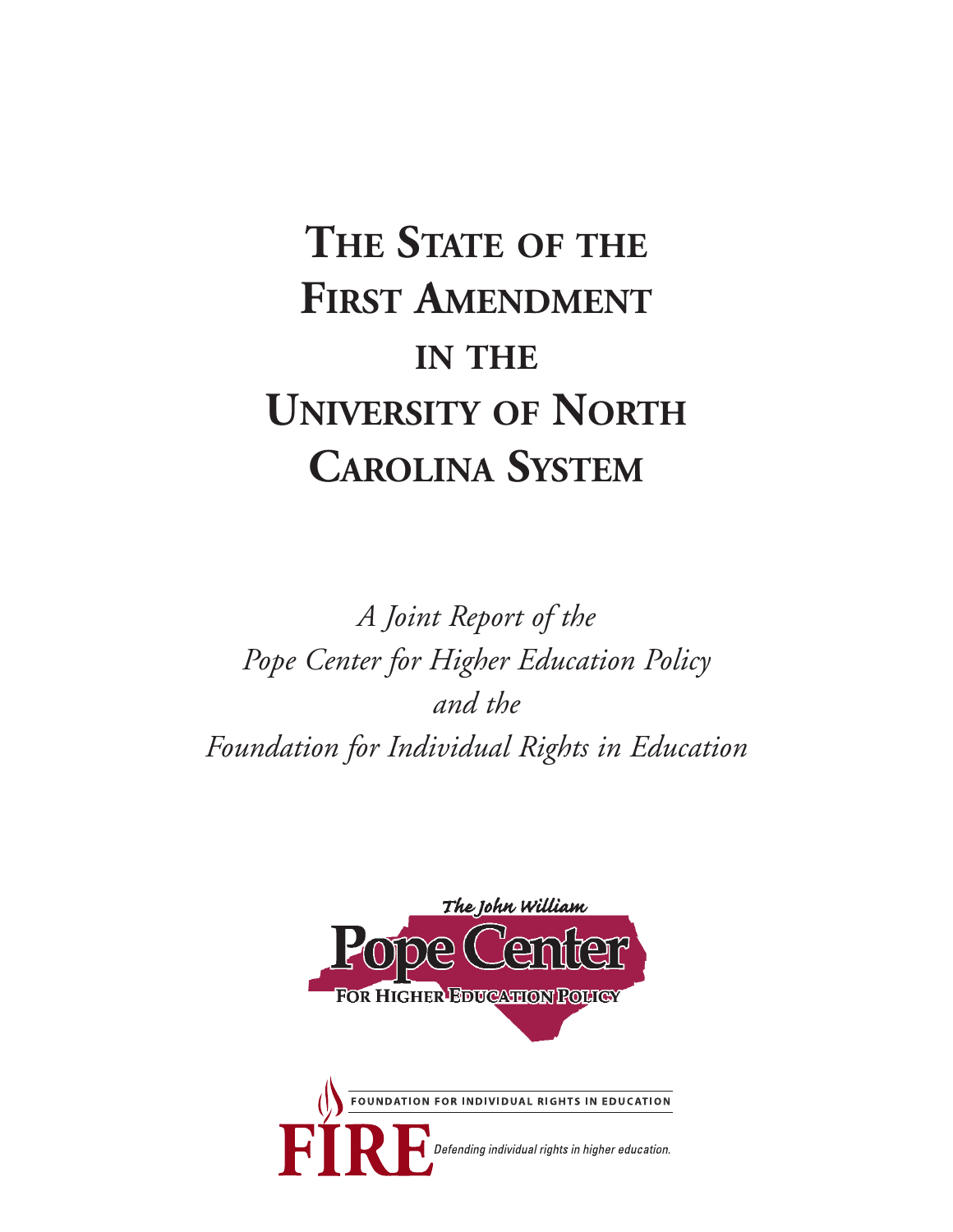# **THE STATE OF THE FIRST AMENDMENT IN THE UNIVERSITY OF NORTH CAROLINA SYSTEM**

*A Joint Report of the Pope Center for Higher Education Policy and the Foundation for Individual Rights in Education*

January 10, 2006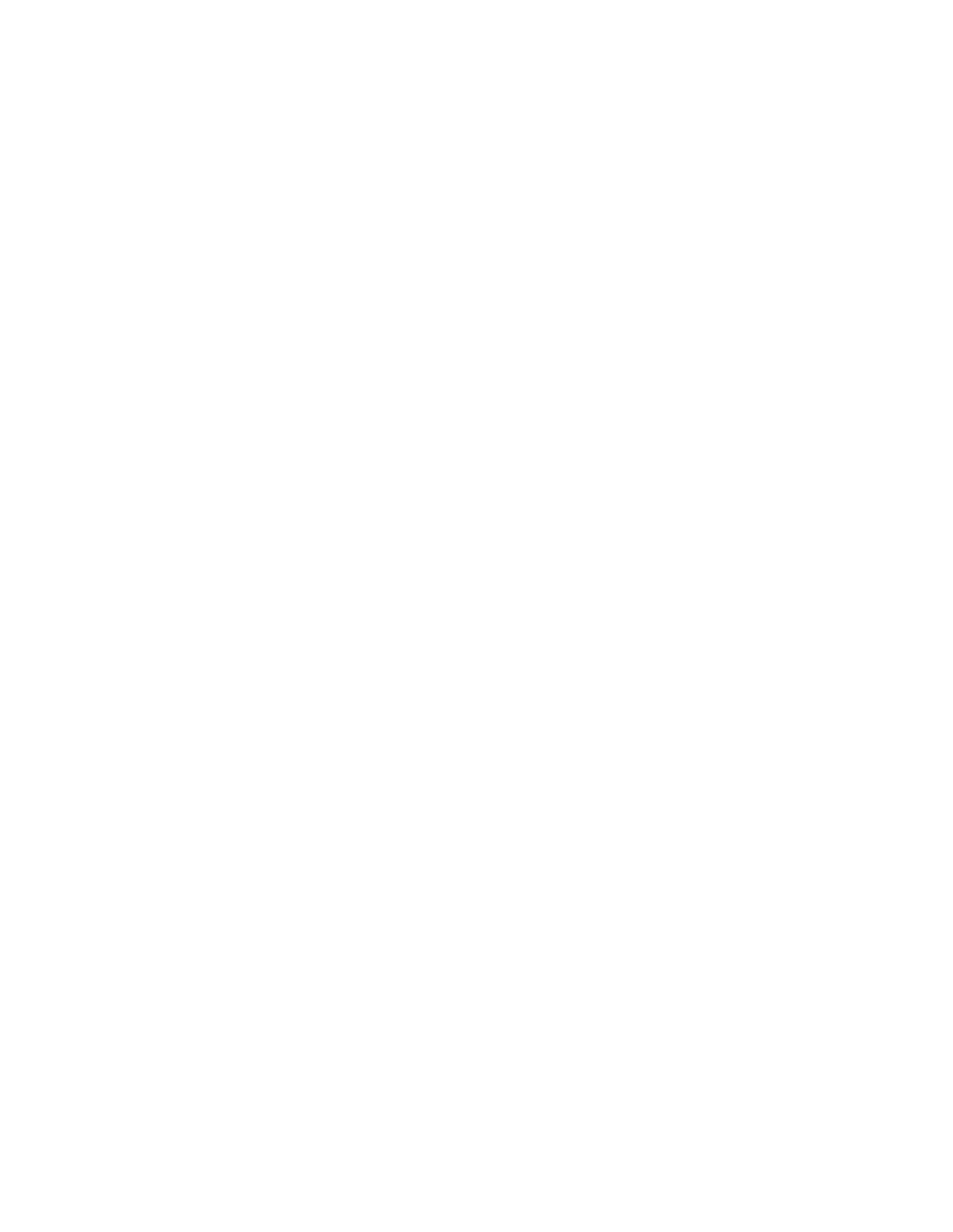# **Table of Contents**

| <i>Executive Summary</i>                                                    | $\mathbf 1$    |
|-----------------------------------------------------------------------------|----------------|
| Introduction                                                                | $\overline{3}$ |
| Overview of First Amendment Law                                             | 4              |
| The Responsibility to Protect the Expressive Rights of Students and Faculty | $\overline{4}$ |
| The Responsibility to Protect Religious Liberty on Campus                   | 6              |
| The University of North Carolina Schools                                    | 8              |
| Appalachian State University                                                | 8              |
| East Carolina University                                                    | $\mathcal{Q}$  |
| Elizabeth City State University                                             | 10             |
| Fayetteville State University                                               | 10             |
| North Carolina A&T State University                                         | 11             |
| North Carolina Central University                                           | 12             |
| North Carolina School of the Arts                                           | 12             |
| North Carolina State University                                             | 13             |
| <b>UNC</b> Asheville                                                        | 14             |
| <b>UNC</b> Chapel Hill                                                      | 14             |
| <b>UNC</b> Charlotte                                                        | 15             |
| <b>UNC</b> Greensboro                                                       | 16             |
| <b>UNC</b> Pembroke                                                         | 16             |
| <b>UNC</b> Wilmington                                                       | 17             |
| Western Carolina University                                                 | 17             |
| Winston Salem State University                                              | 18             |
| Policy Recommendations                                                      | 19             |
| Conclusion                                                                  | 21             |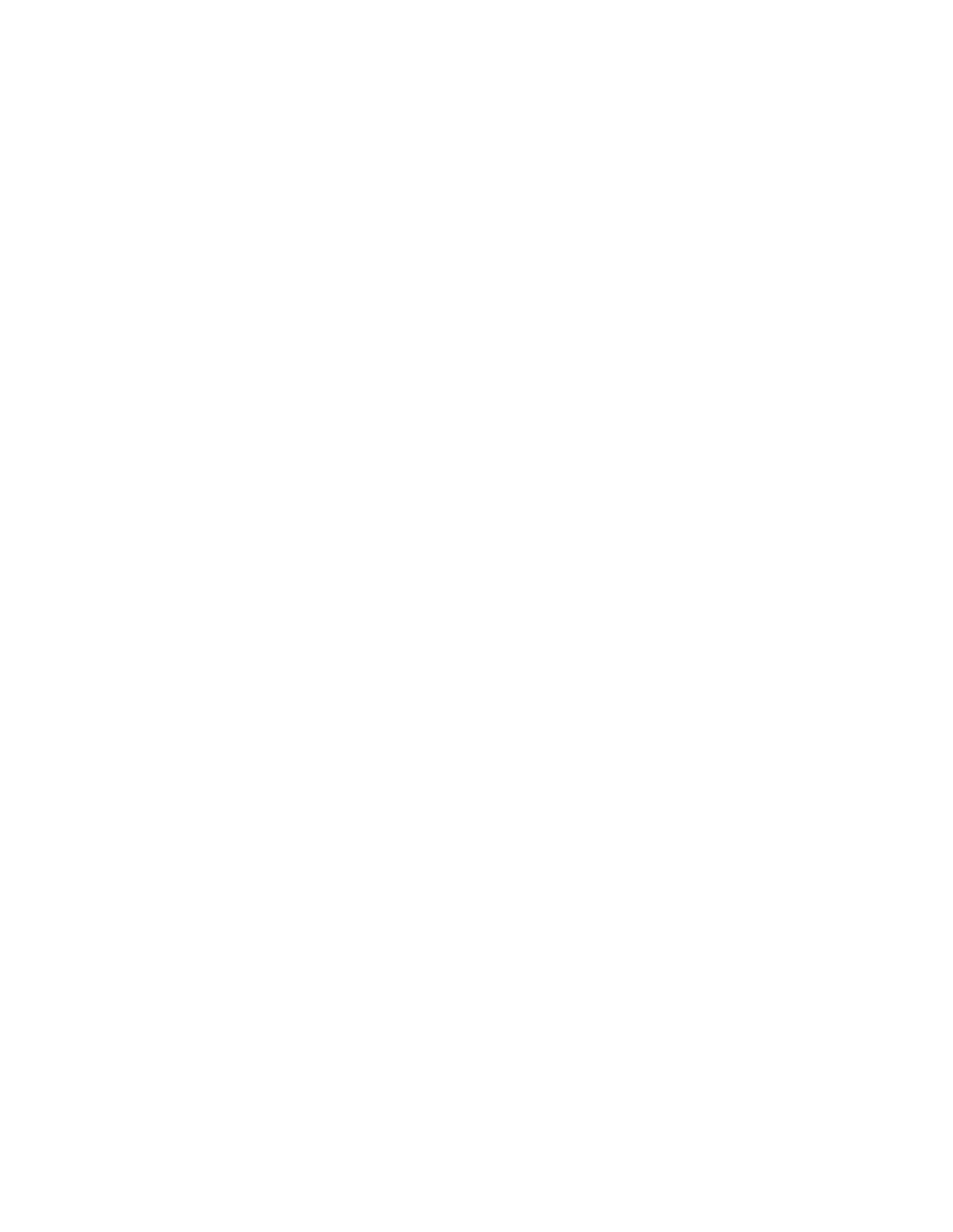## **Executive Summary**

*If there is any fixed star in our constitutional constellation, it is that no official, high or petty, can prescribe what shall be orthodox in politics, nationalism, religion, or other matters of opinion or force citizens to confess by word or act their faith therein. If there are any circumstances which permit an exception, they do not now occur to us.*

—*West Virginia State Bd. of Educ. v. Barnette*, 319 U.S. 624 (1943)

U.S. Supreme Court Justice Robert Jackson's words were a ringing affirmation of the freedoms of conscience and expression that are central to American liberty. Unfortunately, however, the notion that the government may not dictate what people may express or believe about controversial subjects has remained hotly contested. Those in power inevitably find it convenient to restrict expression or even to dictate matters of conscience in order to ensure a more "just," "fair," or "orderly" society or organization.

Today, one of the most likely places to find rules and regulations that restrict expression or dictate matters of conscience is at one's local college or university campus including at the 16 schools that comprise the University of North Carolina System. As public institutions—agencies of the State of North Carolina—the universities in the UNC System are legally bound to uphold the First Amendment rights of their students and faculty. They are failing miserably.

The Report on the State of the First Amendment in the University of North Carolina System serves to educate the public about the rampant abuse of First Amendment rights within the UNC System and to put North Carolina's public colleges and universities on notice that it is unlikely—if not impossible—that most of the policies discussed in the Report could survive a constitutional challenge. The Report summarizes the constitutional rights due to students and faculty in the University of North Carolina System, and details the ways in which many of the System's member institutions have run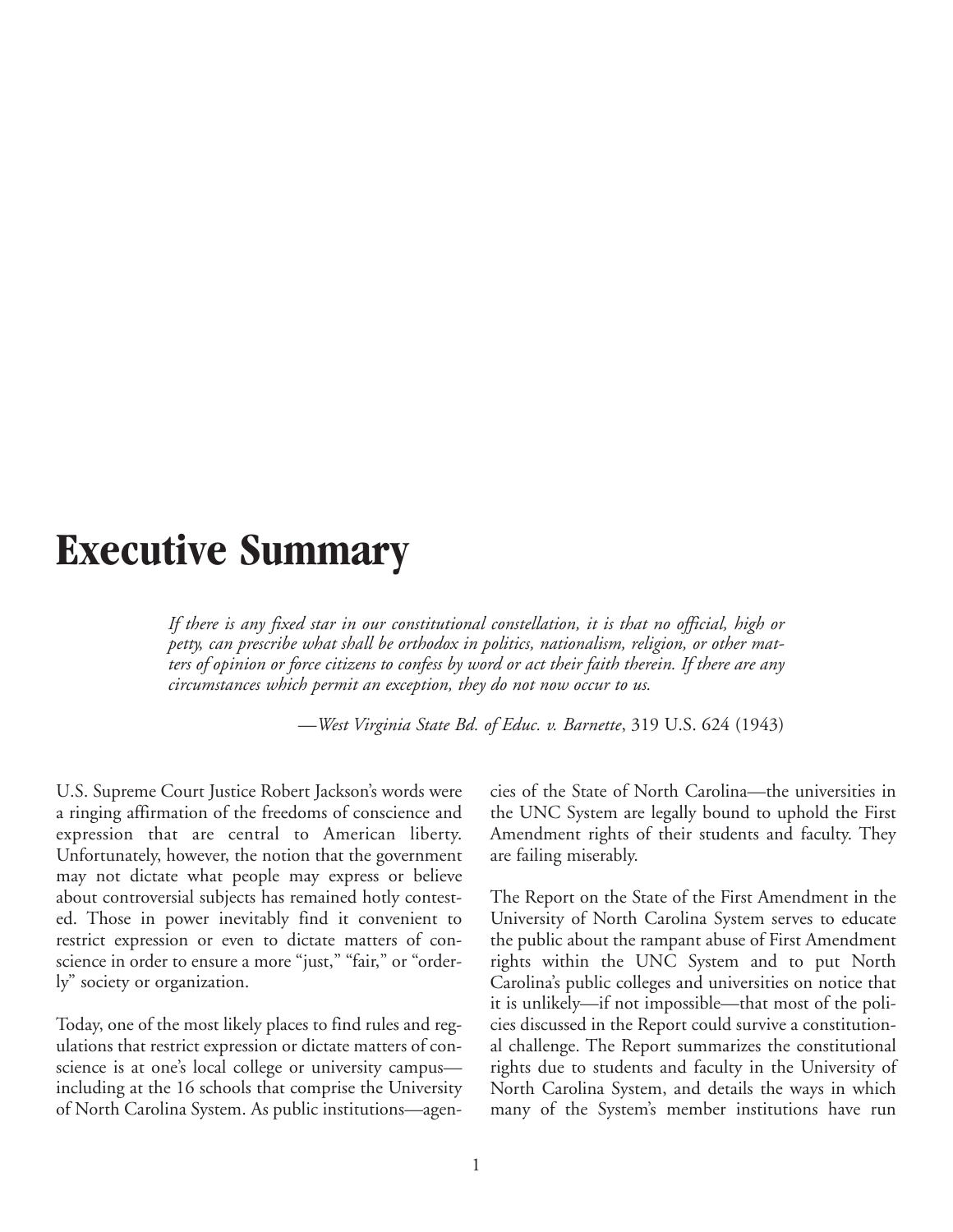*Today, one of the most likely places to find rules and regulations that restrict expression or dictate matters of conscience is at one's local college or university campus including at the 16 schools that comprise the University of North Carolina System.*

roughshod over these rights in the name of tolerance and civility. Our research revealed that 13 out of the 16 schools in the UNC System have at least one policy that both clearly and substantially restricts freedom of speech. Two schools have at least one policy that *could* be used to ban or excessively regulate protected speech. Only one school—Elizabeth City State University—does not maintain policies restricting the free expression of its students and faculty.

The following are some examples of unconstitutional policies in force in the UNC System:

- Appalachian State University prohibits "insults" and "taunts" directed at another person.
- Fayetteville State University prohibits "vulgar language."
- North Carolina Central University prohibits "statements of intolerance."
- UNC Greensboro prohibits "disrespect for persons."
- UNC Pembroke prohibits "offensive speech…of a biased or prejudiced nature related to one's personal characteristics, such as race, color, national origin, sex, religion, handicap, age, or sexual orientation."

The Report concludes with several recommendations for remedying the constitutional violations so prevalent in the UNC System, either through the legislature or in the courts. It is our hope that, in the wake of the publicity generated by the Report, North Carolina's institutions of higher education will not remain content to maintain a low standard in the area of fundamental American rights. Neither our nation's courts nor its people look favorably upon restrictions on basic American freedoms.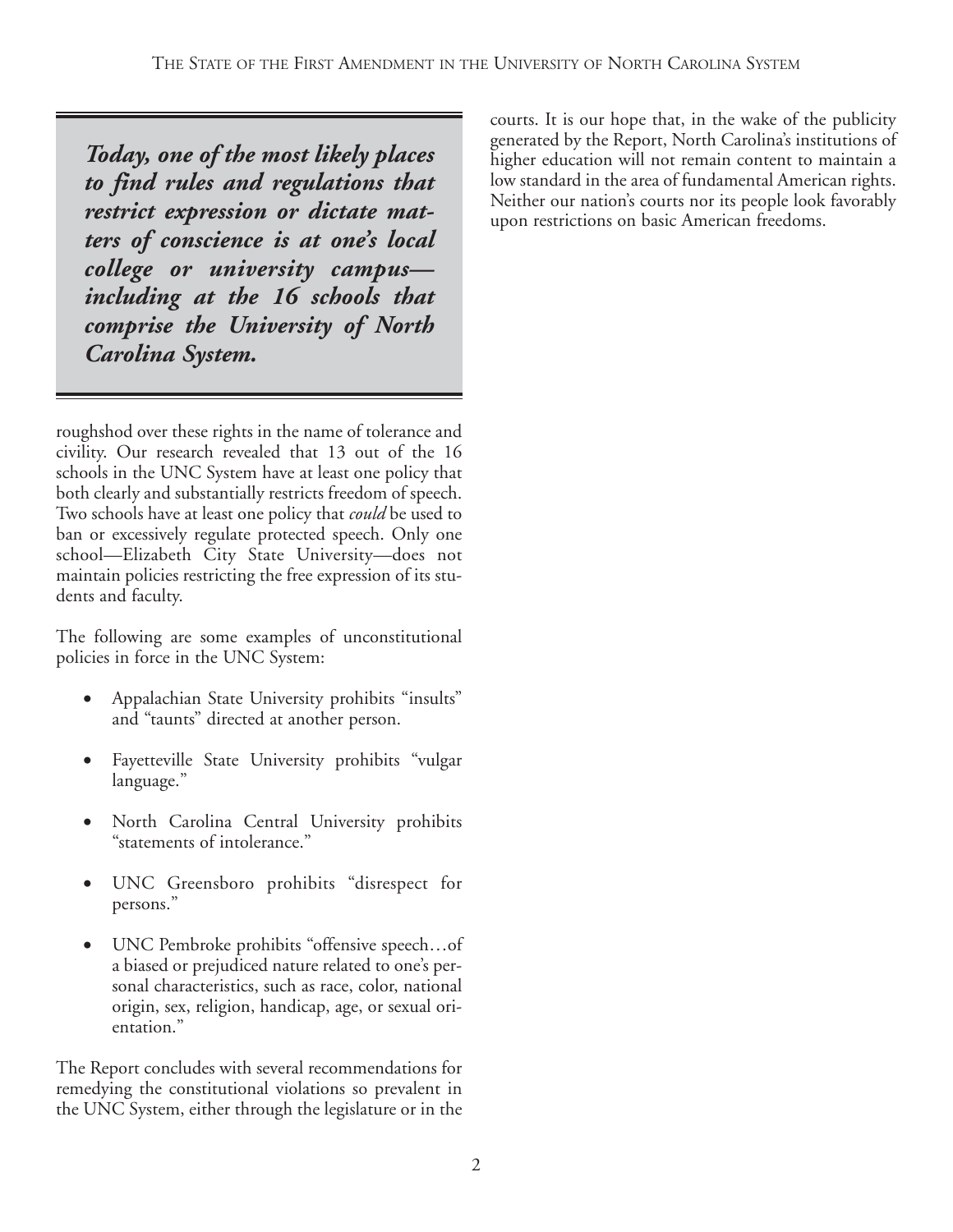## **Introduction**

This Report summarizes the First Amendment rights of students and faculty at North Carolina's state-funded institutions of higher education, and the ways in which many of these institutions have violated these rights by promulgating and enforcing unconstitutional speech codes and student organization nondiscrimination policies.

This Report consists of three sections: first, an overview of First Amendment law as it relates to North Carolina's public universities; second, a school-by-school analysis of policies restricting freedom of speech and association in the University of North Carolina System; and finally, a set of recommendations for remedying these violations.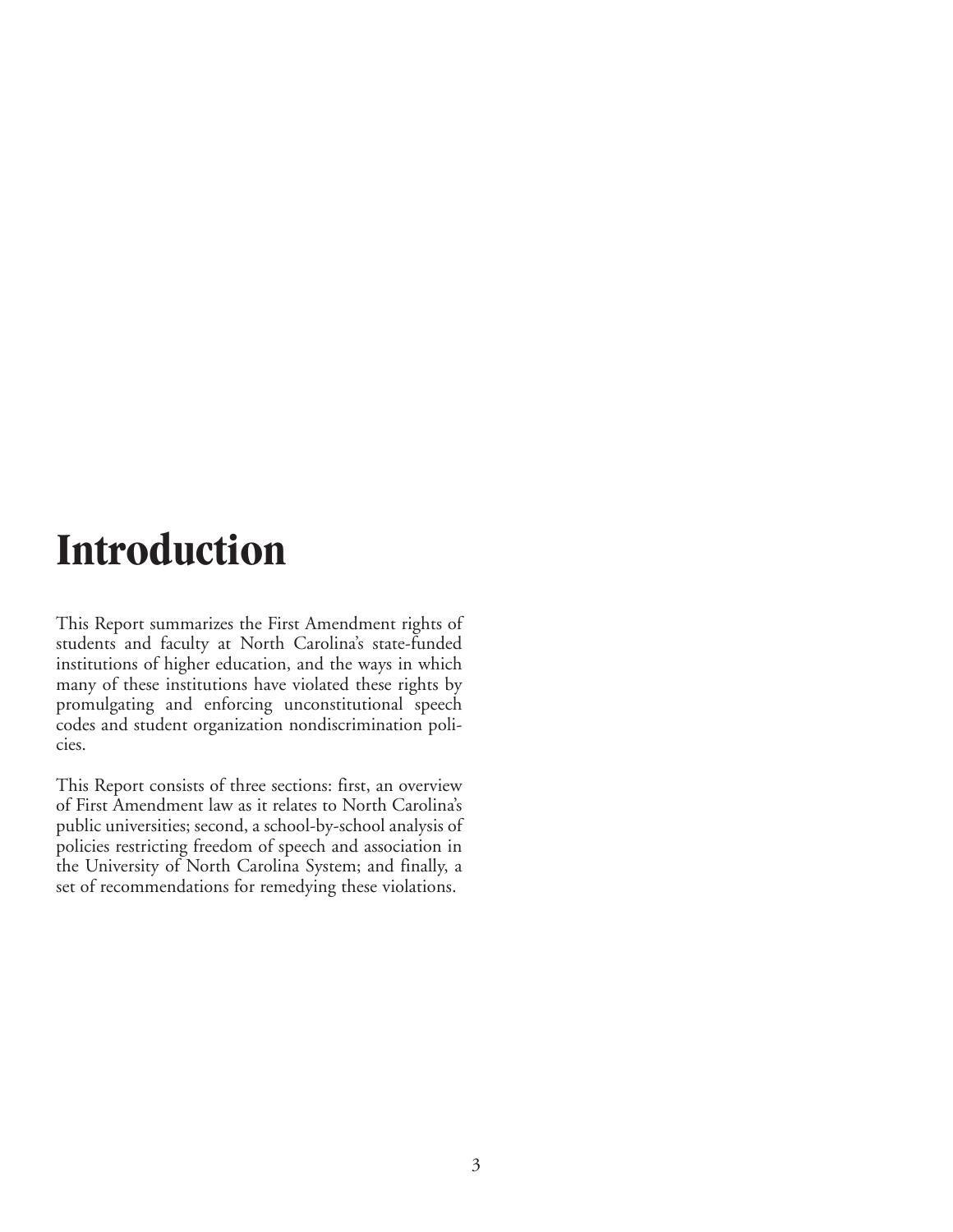## **Overview of First Amendment Law**

#### The Responsibility to Respect the Expressive Rights of Students and **Faculty**

North Carolina state colleges and universities have the responsibility to respect the free speech rights of their students and faculty members. A good rule of thumb is that if a state law would be declared unconstitutional for violating the First Amendment rights of North Carolinians, a similar regulation at a state college or university would be equally unconstitutional.

One of the primary ways in which colleges and universities restrict free speech is by enacting "speech codes." We define a "speech code" in a very straightforward manner: a speech code is any university regulation or policy that prohibits speech that would be constitutionally protected in society at large.

It is not necessary for a speech code literally to be labeled "SPEECH CODE"; indeed, university speech codes are seldom if ever found in a section of university regulations that labels itself as containing restrictions on speech. Most often, their components can be found in anti-

harassment policies, policies governing on-campus living, policies governing computer use, and policies prohibiting disorderly conduct.

Speech codes gained popularity with college administrators in the 1980s and 1990s. As discriminatory barriers to education declined, institutions of higher education saw an unprecedented increase in female and minority enrollment. College administrators feared that these changes would cause tension, and that students who finally had full educational access would arrive at institutions only to be hurt and offended by other students. In an effort to avoid this friction, administrators enacted policies to restrict potentially offensive speech—in other words, they enacted speech codes.

*A speech code is any university regulation or policy that prohibits speech that would be constitutionally protected in society at large.*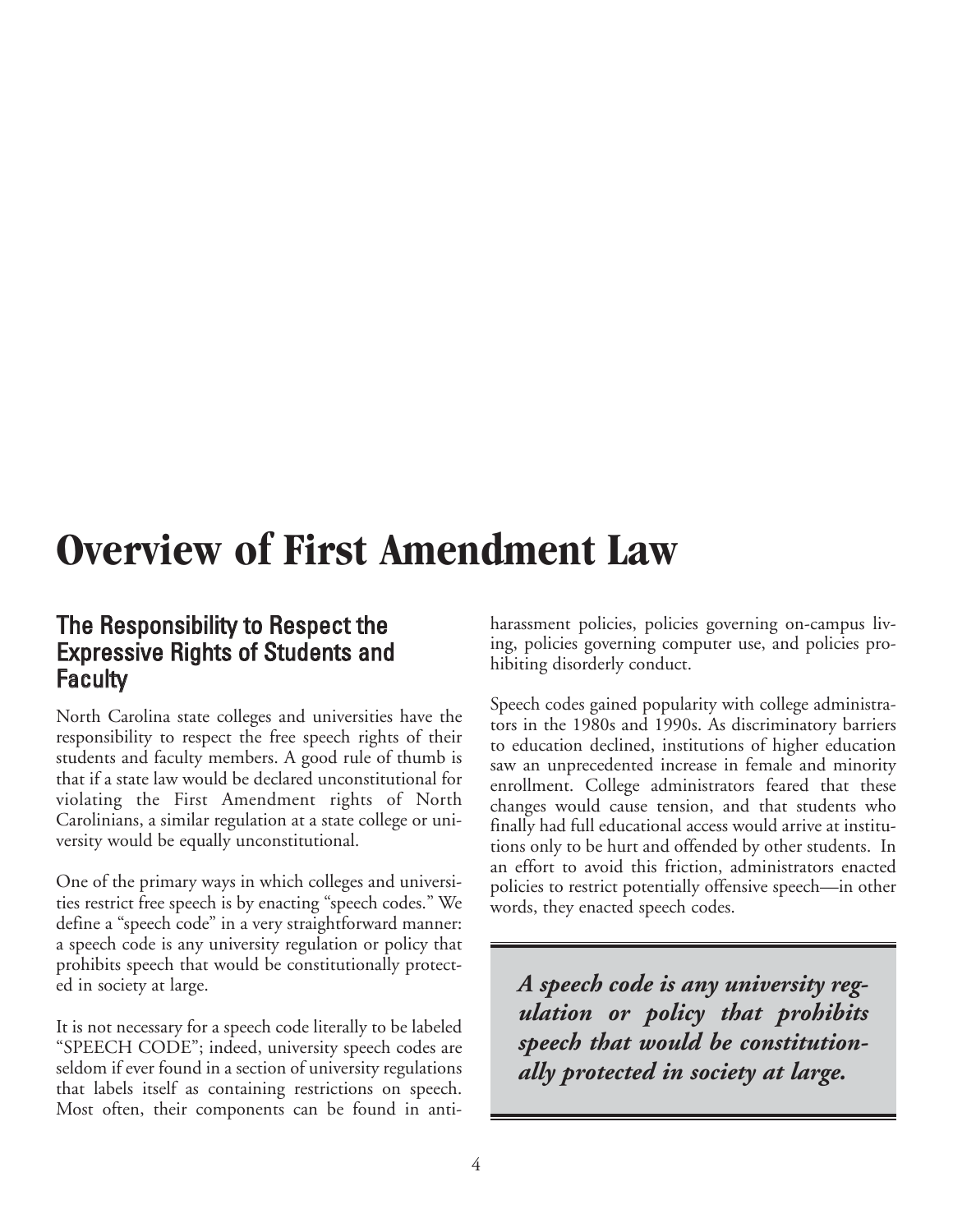Despite numerous court decisions overturning speech codes at public colleges and universities, the majority of these institutions still maintain unconstitutional speech codes. Public universities in North Carolina are no exception: of the 16 institutions comprising the University of North Carolina System, 13 institutions have at least one policy that both clearly and substantially restricts freedom of speech.

A "clear" restriction is one that unambiguously infringes on what is or should be protected expression. In other words, the threat to free speech is obvious on the face of the policy and does not depend on how the policy is applied. A "substantial" restriction on free speech is one that is broadly applicable to important categories of campus expression.

Two schools have at least one policy that *could* be used to ban or excessively regulate protected speech. These restrictions will be discussed in greater detail later in this Report. Only one school—Elizabeth City State University—does not maintain policies restricting the free expression of its students and faculty. This is laudable, and Elizabeth City should serve as a model for the rest of the schools in the University of North Carolina System.

#### **Federal Anti-Harassment Law**

Anti-harassment policies are among the worst offenders in the realm of campus speech codes. Colleges and universities often try to justify these policies by arguing that federal law requires them to prevent harassment on their campuses. Title VI of the Civil Rights Act (which bans race-based discrimination at institutions receiving federal funds) and Title IX of the Education Amendments of 1972 (which bans sex-based discrimination in higher education) require schools to protect students against harassment. However, Title VI and Title IX do not—in fact, cannot—prohibit speech that the First Amendment protects. Rather, courts and federal agencies have limited harassment law, as it applies to students, to speech or conduct based on protected categories that is so repeated, pervasive, or severe that it actually prevents another person from obtaining an education.

As the Supreme Court stated, for student conduct to constitute constitutionally unprotected harassment, it must be "so severe, pervasive, and objectively offensive that it effectively bars the victim's access to an education-

*Of the 16 institutions comprising the University of North Carolina System, 13 institutions have at least one policy that both clearly and substantially restricts freedom of speech.*

al opportunity or benefit." *Davis v. Monroe County Bd. of Educ.,* 526 U.S. 629, 633 (1999). This is a stricter standard than that required for workplace harassment. Therefore, merely unpleasant behavior, even if the behavior is based on animosity towards a person's race or gender, is not enough. Harassment is extreme behavior.

Colleges and universities often use their obligations under federal anti-harassment law to justify speech codes that violate the First Amendment rights of their students and faculty. In fact, this type of abuse of harassment regulations became so widespread that in July 2003, the federal Department of Education's Office for Civil Rights (OCR) issued a letter to all of America's colleges and universities. Assistant Secretary Gerald Reynolds wrote:

Some colleges and universities have interpreted OCR's prohibition of 'harassment' as encompassing all offensive speech regarding sex, disability, race or other classifications. Harassment, however, to be prohibited by the statutes within OCR's jurisdiction, must include something beyond the mere expression of views, words, symbols or thoughts that some person finds offensive.

Reynolds wrote that "OCR's regulations are not intended to restrict the exercise of any expressive activities protected under the U.S. Constitution," and concluded that "[t]here is no conflict between the civil rights laws that this Office enforces and the civil liberties guaranteed by the First Amendment."

This letter forecloses any argument that federal antiharassment law requires colleges to adopt speech codes that violate the First Amendment. *See* First Amendment: Dear Colleague Letter, *available at* http://www.ed.gov/ about/offices/list/ocr/firstamend.html.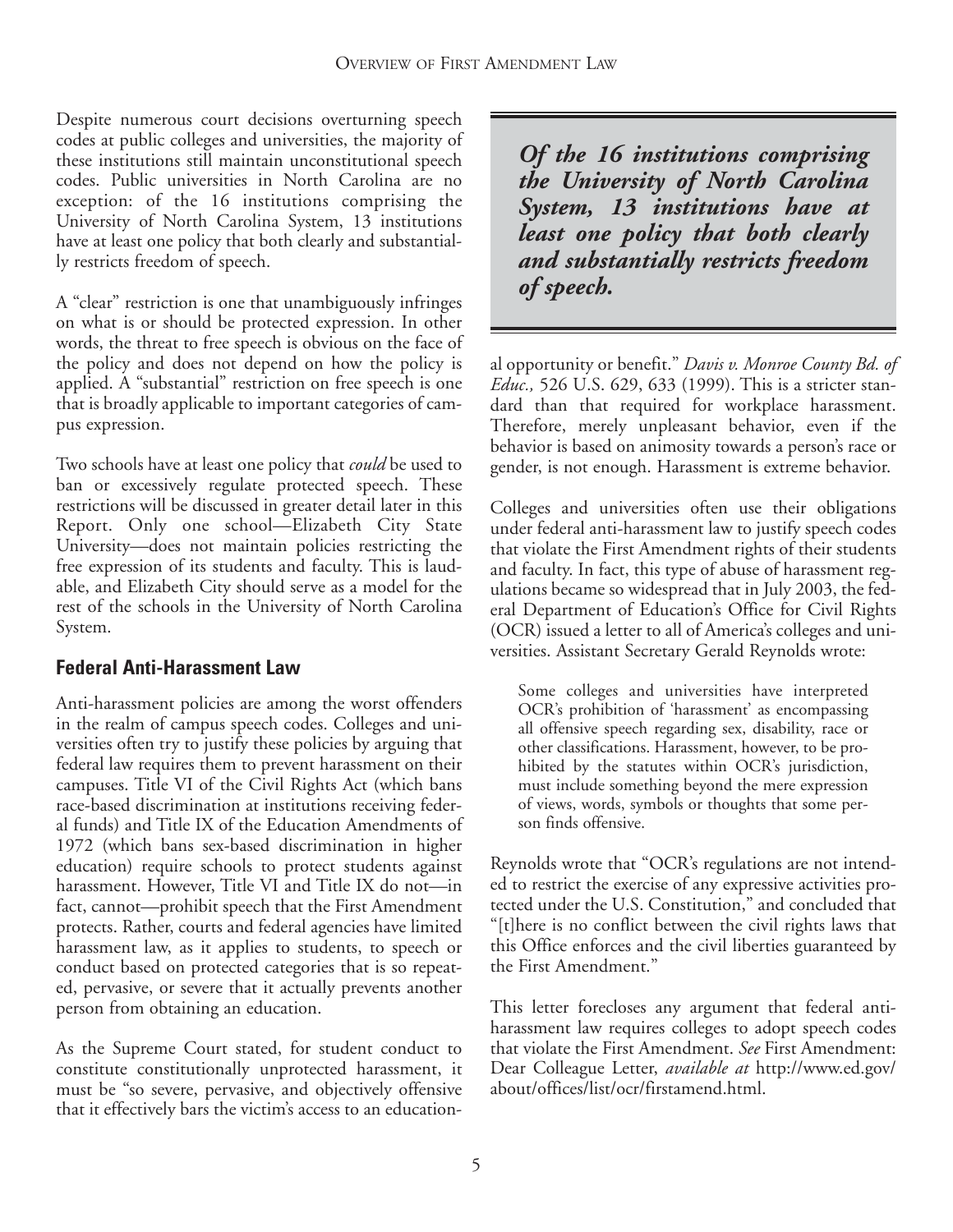#### **Overbreadth and Vagueness**

The main constitutional problems with college and university speech codes are overbreadth and vagueness.

#### *Overbreadth*

Speech cannot be prohibited simply because someone might find it offensive. According to the U.S. Supreme Court, for conduct to constitute harassment, it must be *both* "severe or pervasive enough to create an objectively hostile or abusive work environment—an environment that a reasonable person would find hostile or abusive" and "subjectively perceive[d]" as harassment. *Harris v. Forklift Systems*, 510 U.S. 17, 21–22 (1993). Unfortunately, many colleges and universities have abandoned the "objectively hostile" requirement and base punishment only upon whether conduct is subjectively perceived by another person as harassing or offensive. Many harassment policies prohibit verbal conduct that "offends" an individual, without reference to whether it was reasonable for that individual to take offense. Federal anti-harassment law, by contrast, requires "that the conduct be evaluated from the perspective of a reasonable person in the alleged victim's position, considering all the circumstances, including the victim's age." *First Amendment: Dear Colleague Letter*.

In *Saxe v. State College Area School District*, the U.S. Court of Appeals for the Third Circuit struck down a public high school's anti-harassment policy on First Amendment grounds because it conditioned the permissibility of speech on subjective listener reaction. The policy at issue defined harassment as "verbal or physical conduct based on one's actual or perceived race, religion, color, national origin, gender, sexual orientation, disability, or other personal characteristics, and which has the purpose or effect of substantially interfering with a student's educational performance or creating an intimidating, hostile or offensive environment." *Saxe v.*

*North Carolina's state colleges and universities are required by the First Amendment to protect the religious liberty of their students.*

*State College Area School District*, 240 F.3d 200, 202 (3d Cir. 2001).

One of the reasons that the court found the policy unconstitutional was that the policy did not "require any threshold showing of severity or pervasiveness," and thus "it could conceivably be applied to cover any speech about some enumerated personal characteristics the content of which offends someone." The court emphasized that to constitute unprotected harassment, "it is certainly not enough that the speech is merely offensive to some listener." *Saxe*, 240 F.3d at 217. *See also Bair v. Shippensburg Univ.*, 280 F. Supp. 2d 357, 369 (M.D. Pa. 2003) ("regulations that prohibit speech on the basis of listener reaction alone are unconstitutional both in the public high school and university settings").

#### *Vagueness*

In order to comport with due process, laws must "give a person of ordinary intelligence a reasonable opportunity to know what is prohibited, so that he may act accordingly." *Grayned v. City of Rockford*, 408 U.S. 104, 108–09 (1972). "These concerns apply with particular force where the challenged statute affects First Amendment rights." *The UWM Post, Inc., v. Board of Regents of University of Wisconsin System*, 774 F. Supp. 1163, 1178 (E.D. Wis. 1991).

University speech codes often prohibit vague categories of expression, such as speech that "demeans" or "degrades" an individual, or speech that "can be interpreted" as harassing or intimidating. These policies require students to guess, under threat of punishment, at what exactly constitutes "demeaning" speech or what might "be interpreted" as harassing. As a result, students censor themselves, holding back from engaging in protected expression because they do not know exactly what their schools' policies prohibit. The result is an impermissible chilling effect on constitutionally protected speech.

### The Responsibility to Protect Religious Liberty on Campus

North Carolina's state colleges and universities are required by the First Amendment to protect the religious liberty of their students. Unfortunately, on many public campuses today, religious liberty is under assault by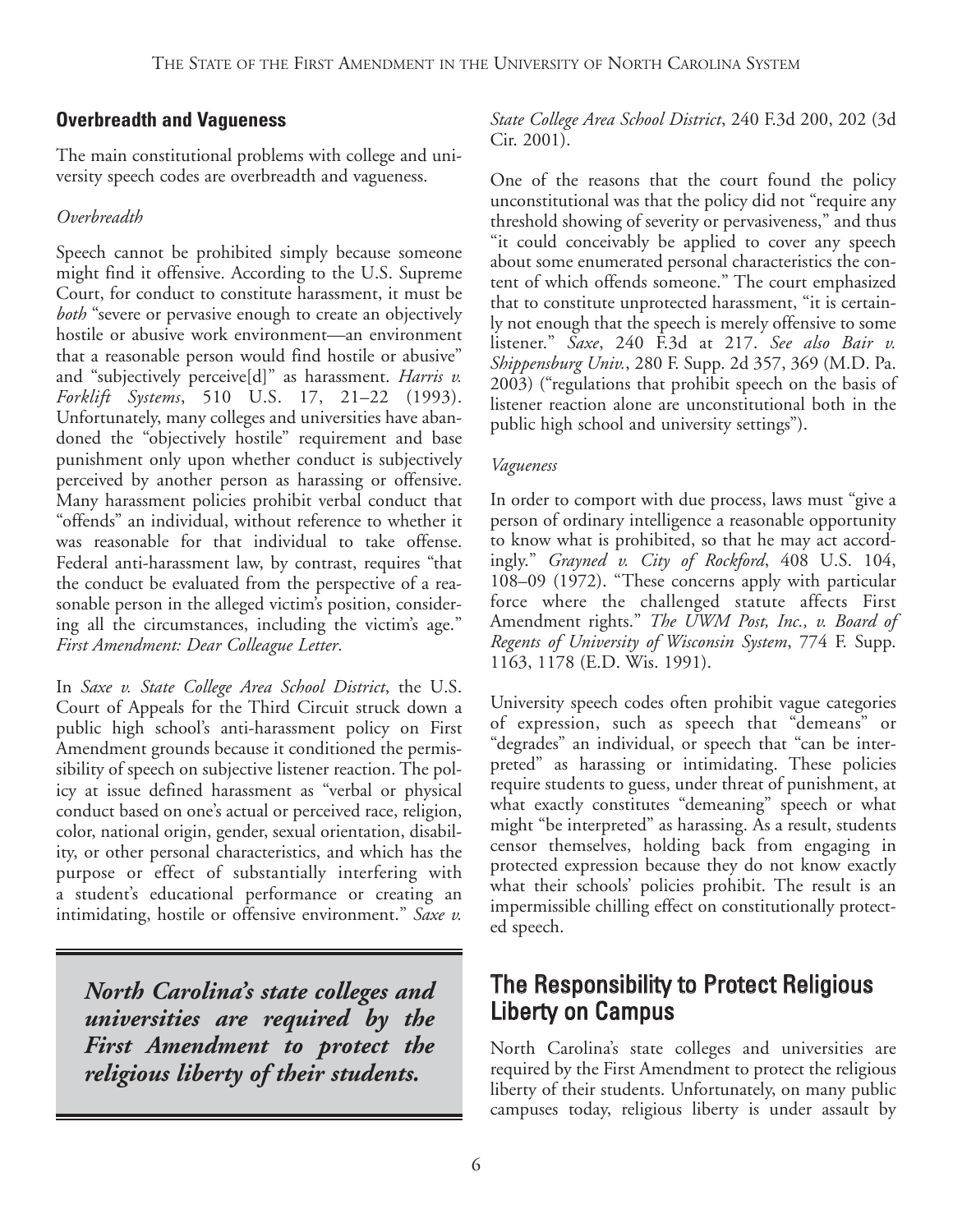administrators with a defective understanding of what the Constitution's guarantees of religious liberty and freedom of association mean when applied to the modern college campus. And once again, many of the problems stem from a misapplication of discrimination laws or regulations to activities that are protected by the First Amendment's guarantee that individuals and groups may freely exercise their religion.

#### **Religious Groups Must Be Free to Choose and Limit Their Leadership and Membership**

Religious student groups on North Carolina's state college and university campuses must be allowed to have religious requirements for the leadership and membership of their religious groups, and groups with such requirements must be treated by the university on an equal basis with other groups that lack such requirements. This has become a growing problem, with college administrators across the country withdrawing recognition from campus religious groups that restrict their leadership or membership to those who share their beliefs, typically Christian or Muslim. Administrators argue that since the groups discriminate on the basis of religion in their leadership or membership, they engage in illegal discrimination. The withdrawal of recognition from these groups not only generally means that they are ineligible for funding on an equal basis with secular groups but, also, that they often cannot reserve space to meet or even use the university's name in the name of the group.

Yet in *Boy Scouts of America v. Dale*, 530 U.S. 640 (2000), the Supreme Court held that forcing the Boy Scouts to include an openly gay Scout leader would violate the organization's First Amendment right to freedom of association. The Court held that forced inclusion violates a group's freedom of association "if the presence of that person affects in a significant way the group's ability to advocate public or private viewpoints." *Id.* at 648. Obviously, with religious student groups, the ability to choose members and leaders who share the same faith is essential to those groups' ability to express their religious messages.

A federal court in North Carolina has held that these nondiscrimination requirements probably violate students' right to freedom of association. In March 2005, a federal judge in North Carolina granted a preliminary injunction in favor of a Christian fraternity that filed suit against UNC Chapel Hill to challenge a nondiscrimination clause. The university tried to force the fraternity, whose mission is to train Christian leaders, to adopt a nondiscrimination clause that would have prohibited it from considering religion when determining "membership and participation" in the group. The fraternity members felt that the nondiscrimination clause would hinder the fraternity's ability to maintain its character as a group of believing and practicing Christian students. The court preliminarily enjoined UNC Chapel Hill from enforcing its nondiscrimination policy, holding that it "raises significant constitutional concerns and could be violative of the First Amendment of the United States Constitution…." *Alpha Iota Omega Christian Fraternity v. Moeser et al.* (M.D.N.C. Mar. 2, 2005). In spite of this, most schools in the UNC System still maintain nondiscrimination requirements for religious student organizations.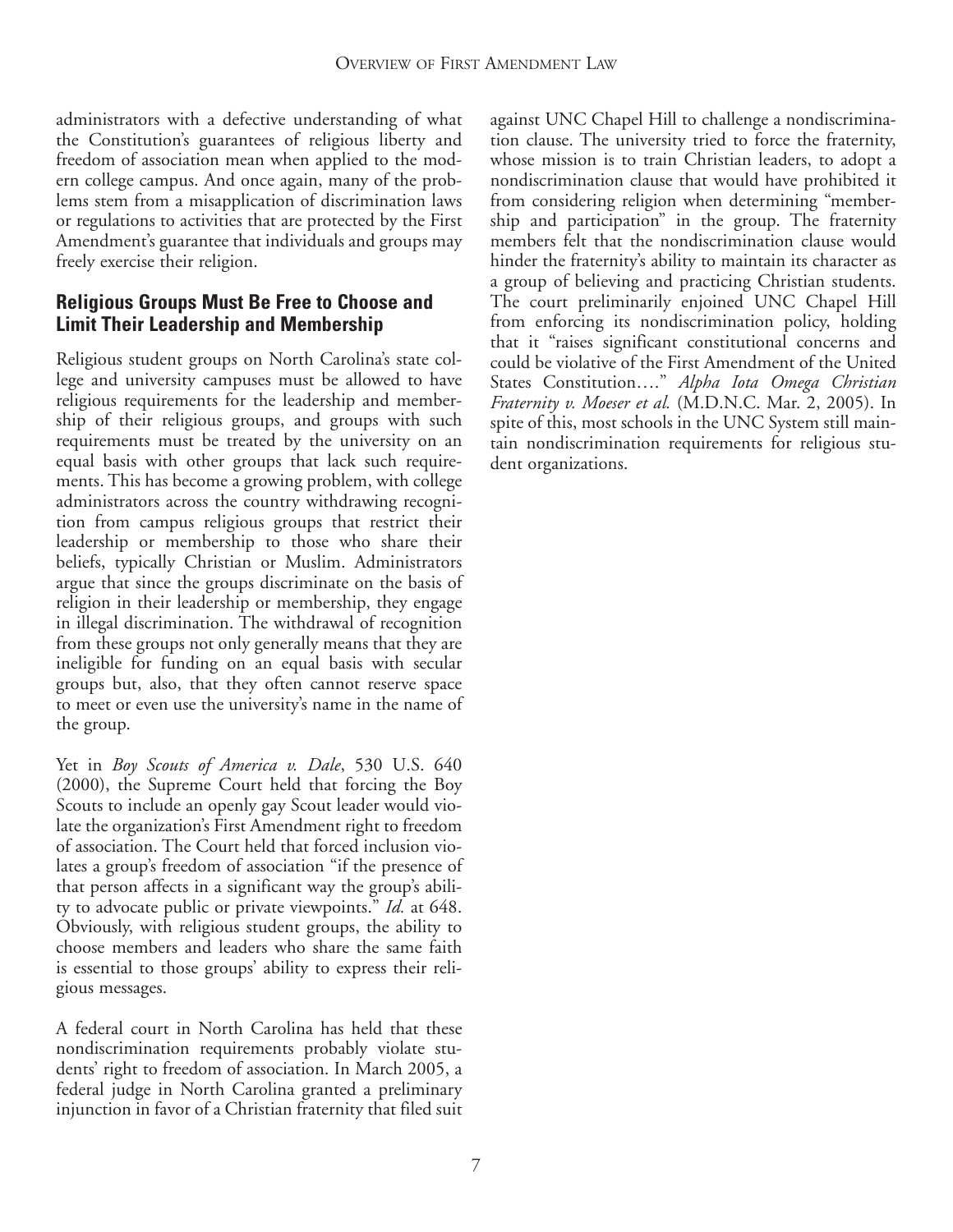## **The University of North Carolina Schools**

#### Appalachian State University

#### **Speech Codes**

Appalachian State University maintains several unconstitutional speech codes. Its Department of Housing and Residence Life maintains a harassment policy that provides, in relevant part: "Bigotry has no place within the residence hall community, nor does the right to denigrate another human being…. Harassment or the use of abusive language, insults, taunts, or challenges directed toward another person are prohibited." This policy is unconstitutionally overbroad.

The Supreme Court has held that for student conduct to constitute unprotected hostile environment harassment, it must be "so severe, pervasive, and objectively offensive that it effectively bars the victim's access to an educational opportunity or benefit." *Davis v. Monroe County Bd. of Educ.,* 526 U.S. 629, 633 (1999). By contrast, this policy requires only that the conduct "denigrate," "insult," or "challenge" another individual, without reference to whether the conduct is objectively offensive or to whether it interferes with that individual's access to educational opportunity. Moreover, this policy indicates that

a single instance of insult or offense is sufficient to establish a violation. This contradicts both Supreme Court precedent and the federal government's interpretation of the relevant harassment laws. In its July 28, 2003, open letter to college and university administrators, OCR stated that "the offensiveness of a particular expression, standing alone, is not a legally sufficient basis to establish a hostile environment under the statutes enforced by OCR." *First Amendment: Dear Colleague Letter*.

Appalachian State's Code of Student Conduct also defines harassment as "conduct that has the effect of emphasizing" sexuality or race "in a manner deemed offensive by a reasonable person…." Although Appalachian State makes an effort to comply with the First Amendment here by introducing a "reasonable person" standard into this policy, the policy is still unconstitutionally overbroad.

A school cannot prohibit merely "offensive" speech, even if a reasonable person would find it offensive. Rather, the applicable "reasonable person" standard is as follows: a school can prohibit only speech "severe or pervasive enough to create an objectively hostile or abusive work environment—an environment that a reasonable person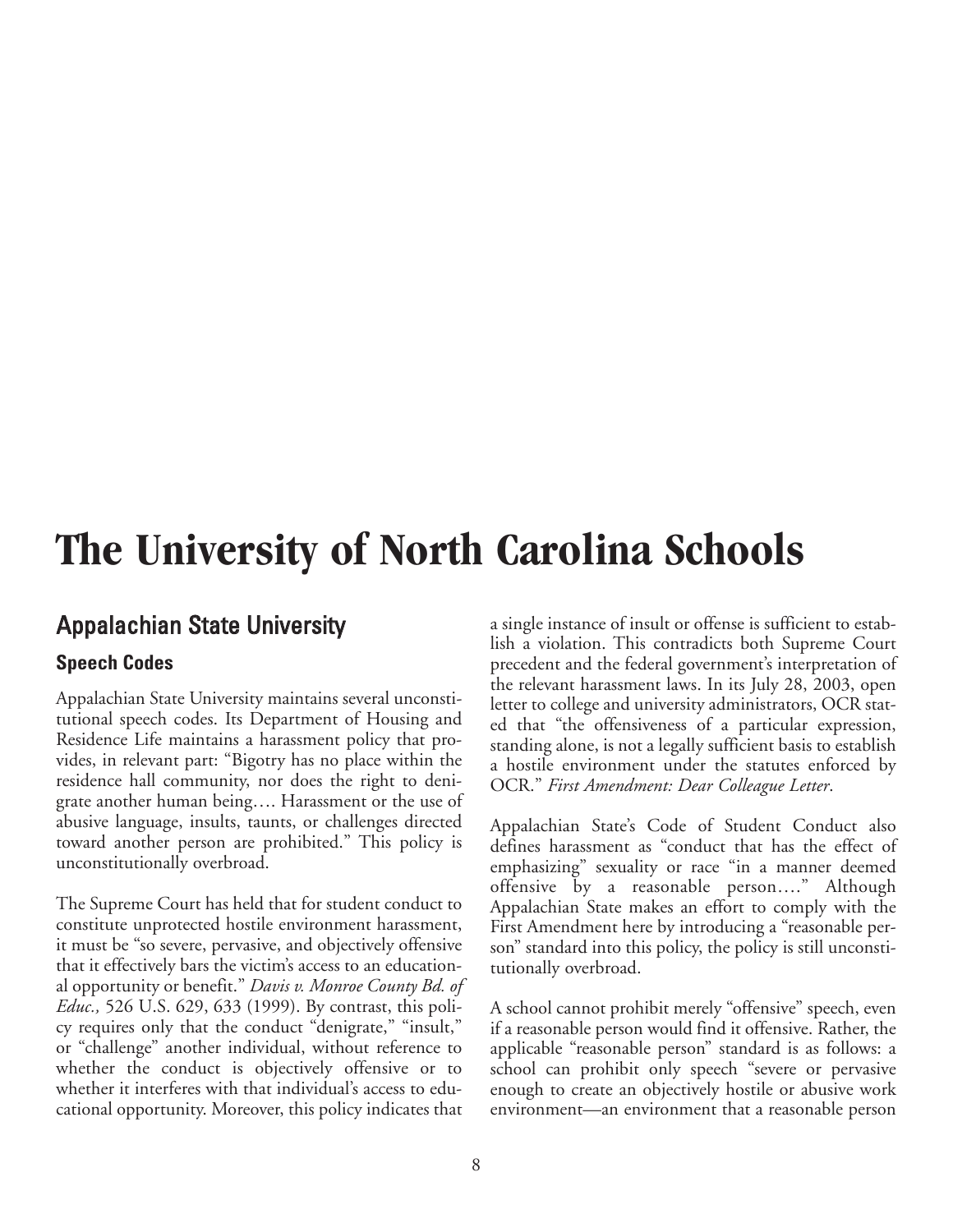would find hostile or abusive." *Harris v. Forklift Systems*, 510 U.S. 17, 21–22 (1993).

#### **Nondiscrimination Policies**

Appalachian State maintains a nondiscrimination policy for student organizations that requires student organizations to "afford opportunities to members on the basis of personal merit and not race, sex, creed, sexual orientation, age, religion, national origin or ancestry." This policy is overbroad because it prohibits religious student organizations from having religious requirements for leadership and membership, as is their right under the First Amendment. As discussed earlier, a federal court in North Carolina recently held that these nondiscrimination requirements probably violate students' right to freedom of association.

## East Carolina University

#### **Speech Codes**

East Carolina University prohibits "[u]sing obscene, vulgar, loud, or disruptive language or conduct directed toward and offensive to a member or visitor of the University community." This policy is unconstitutionally overbroad.

As an initial matter, "obscenities," as used in common parlance, are not unprotected obscenity. Rather, unprotected obscenity has a highly specific definition: obscenity must "depict or describe sexual conduct," and must be "limited to works which, taken as a whole, appeal to the prurient interest in sex, which portray sexual conduct in a patently offensive way, and which, taken as a whole, do not have serious literary, artistic, political, or scientific value." *Miller v. California*, 413 U.S. 15, 24 (1973).

Moreover, the Supreme Court has made clear that most so-called vulgar language is constitutionally protected. In *Cohen v. California*, 403 U.S. 15 (1971), the defendant was convicted under a California statute for wearing a jacket bearing the words "F\*ck the Draft" into a county courthouse. The Court overturned Cohen's conviction, holding that the message on his jacket, however vulgar, was protected speech. The Court wrote that "one man's vulgarity is another's lyric. Indeed, we think it is largely because governmental officials cannot make principled distinctions in this area that the Constitution leaves

matters of taste and style so largely to the individual." *Id.* at 25.

In *Papish v. Board of Curators of the University of Missouri*, 410 U.S. 667 (1973), a journalism graduate student was expelled for distributing a newspaper that contained "indecent speech" in violation of university policy. The two objectionable items in the newspaper were a political cartoon depicting policemen raping the Statue of Liberty and a headline reading "Motherf\*cker Acquitted," which discussed the trial of an individual who was a member of a group called "Up Against the Wall, Motherf\*cker." The Supreme Court ordered that the student be reinstated at the university, holding that "the mere dissemination of ideas—no matter how offensive to good taste—on a state university campus may not be shut off in the name alone of 'conventions of decency.'" *Id.* at 670.

East Carolina also maintains a residence hall policy on "respect and courtesy" stating that students do not have the right "to denigrate another individual on the basis of age, physical challenge, national origin, sexual orientation, race, political affiliation, gender, or religious affiliation."

East Carolina's "respect and courtesy" policy requires no showing of severity or pervasiveness, thus conditioning the permissibility of speech on the subjective reaction of the listener. Moreover, the policy goes beyond the legally protected categories of federal anti-harassment law and prohibits "denigration" on the basis of "political affiliation." The policy requires students to guess at what it prohibits, likely leading to self-censorship. What, exactly, does it mean to denigrate someone on the basis of his or her political affiliation? Would a student's impassioned argument that Republicans don't care about

*Students who don't want to risk punishment might censor themselves from engaging in these types of discussions and debates, which should form the heart of university life.*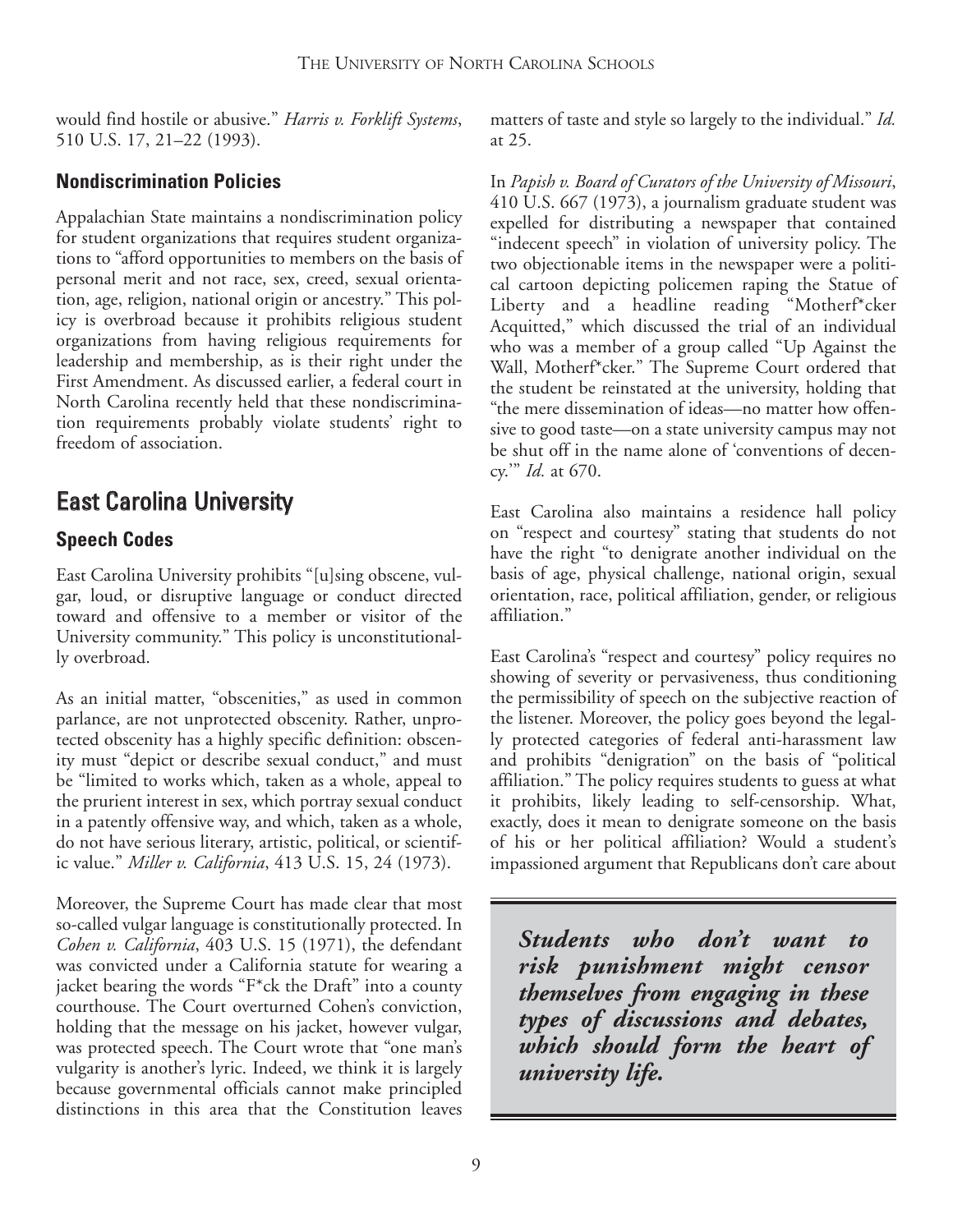minorities or the poor "denigrate" a Republican student on the basis of political affiliation? Would a student's impassioned argument that Democrats tacitly support anti-American terrorism "denigrate" a Democratic student on the basis of political affiliation? In other words, would these exchanges, part of the "marketplace of ideas" that makes university life so unique, be prohibited conduct at East Carolina? Under the language of East Carolina's policy, they could be. And as a result, students who don't want to risk punishment might censor themselves from engaging in these types of discussions and debates, which should form the heart of university life.

#### **Nondiscrimination Policies**

At East Carolina, a registered student organization must have a statement in its constitution and by-laws to the effect that "there shall be no discrimination of race, religion, creed, color, national origin, sex, age, sexual preference, veteran status, or disability with regards to the purpose of the club." This policy is overbroad because it prohibits religious student organizations from having religious requirements for leadership and membership, as is their right under the First Amendment. As discussed earlier, a federal court in North Carolina recently held that these nondiscrimination requirements probably violate students' right to freedom of association.

## Elizabeth City State University

#### **Speech Codes**

Our research indicates that Elizabeth City State University's speech-related policies are consistent with the First Amendment. Elizabeth City's Sexual Harassment Policy provides that to constitute sexual harassment, conduct must be "so extreme or constant that a reasonable person would find that it…creates a hostile or abusive working or educational environment." This policy is consistent with the Supreme Court's harassment jurisprudence: it requires both that the conduct be severe or pervasive, and that the conduct be objectively offensive.

Elizabeth City also maintains a Computer Use Policy providing that students' computer use must "not violate state or federal laws or University policies against race or sex discrimination, including sexual harassment." Since Elizabeth City's sexual harassment policy does not

restrict protected speech, this related policy is also constitutionally acceptable.

#### **Nondiscrimination Policies**

Unfortunately, Elizabeth City does maintain an unconstitutional nondiscrimination requirement as applied to religious student groups, requiring that "all clubs and organizations must be open to all Elizabeth City State University students. Clubs may not discriminate on the basis of sexual orientation, ethnicity, gender, age, disability, or any other factors." This policy is overbroad because it prohibits religious student organizations from having religious requirements for leadership and membership, as is their right under the First Amendment. As discussed earlier, a federal court in North Carolina recently held that these nondiscrimination requirements probably violate students' right to freedom of association.

## Fayetteville State University

#### **Speech Codes**

Fayetteville State University maintains one explicitly unconstitutional policy as well as several policies that could too easily be used to ban or excessively regulate protected speech.

Fayetteville State's Code of Student Conduct defines "racial harassment" as

verbal or physical behavior that stigmatizes or victimizes an individual on the basis of race and involves an express or implied threat to another person's academic pursuits or participation in activities sponsored by the University or organizations or groups related to the University. Such behavior may also create an intimidating, hostile or demeaning environment for such academic pursuits or participation.

A federal court in Michigan held that a virtually identical policy at the University of Michigan was unconstitutionally vague. *Doe v. Michigan*, 721 F. Supp. 852 (E.D. Mich. 1989). The court first held that the words "stigmatize" and "victimize" "are general and elude precise definition." *Doe*, 721 F. Supp. at 867. The court also held that the phrase "involve an express or implied threat to an individual's academic efforts" was vague because "it is not clear what kind of conduct would constitute a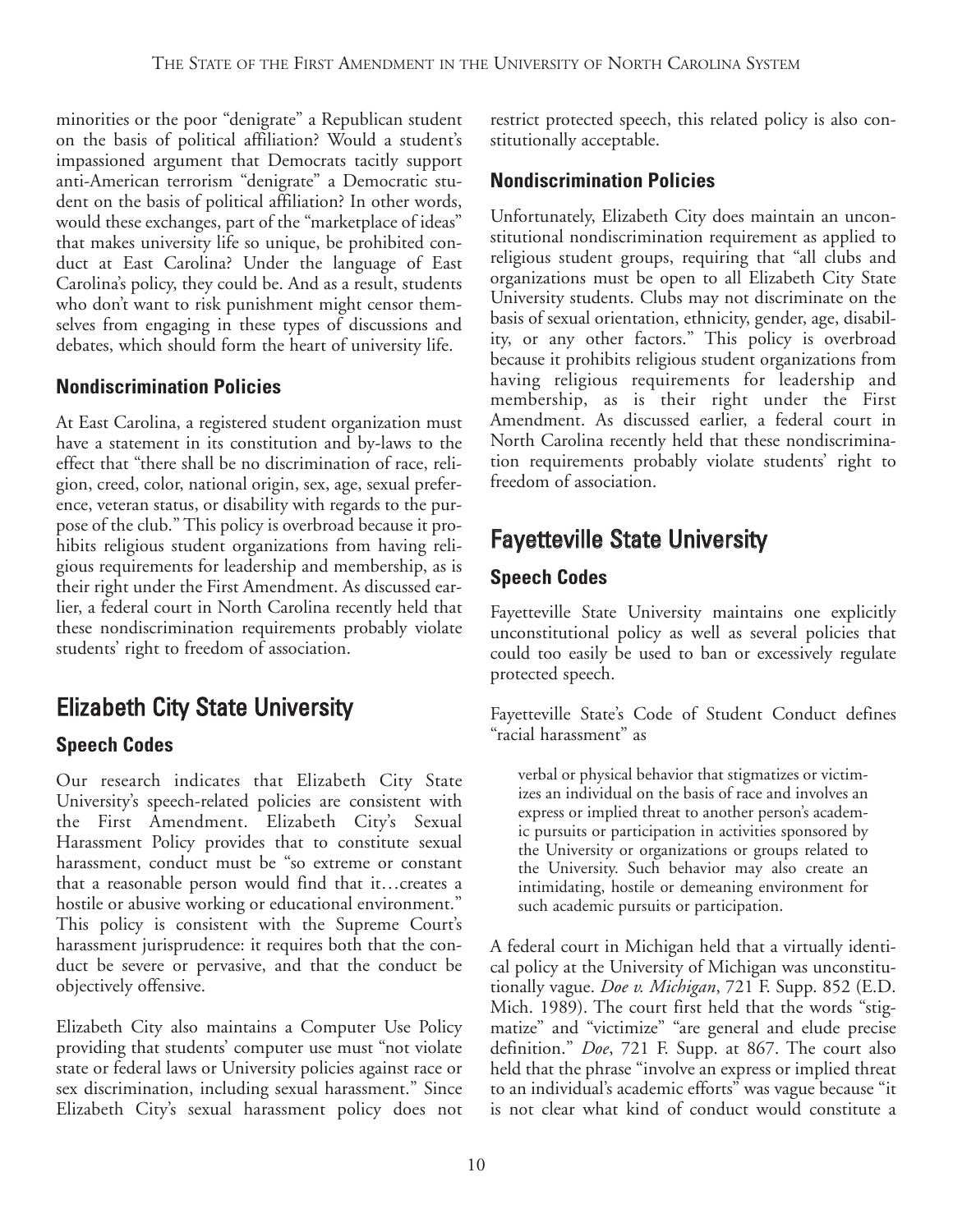'threat' to an individual's academic efforts." *Id.* Although the *Doe* decision is not binding on North Carolina, it was a highly publicized decision, and it is surprising that Fayetteville State would continue to maintain such a publicly discredited policy.

Fayetteville State's Code of Student Conduct defines "harassment" as "any act that is abusive or threatening to another by means other than the use or threatened use of physical force." This policy is defective because it does not require that the act be threatening to a *reasonable* person in order to constitute harassment. Instead, it conditions the permissibility of speech on the subjective reaction of the listener.

FIRE handled a case at William Paterson University of New Jersey (WPUNJ) that illustrates how conditioning speech on subjective listener reaction can lead to the suppression of constitutionally protected speech. In March 2005, a women's studies professor at WPUNJ sent out a campus-wide e-mail about an upcoming showing of a film described as a "lesbian relationship story." The email contained a "reply to" address. In response to this unsolicited e-mail, a religious Muslim student at the university replied to the professor as follows:

Do not send me any mail about "Connie and Sally" and "Adam and Steve." These are perversions. The absence of God in higher education brings on confusion. That is why in these classes the Creator of the heavens and the earth is never mentioned.

*William Paterson University: Punishment on Harassment Charges for Response to Mass E-mail*, *at* http://www. thefire.org/index.php/case/682.html.

This student's e-mail is absolutely constitutionally protected speech. However, the professor complained to the university about the e-mail. She stated that the "message to me sounds threatening" and that "I don't want to feel threatened at my place of work…." As a result of the professor's complaint, the student was found guilty of

*It is surprising that Fayetteville State would continue to maintain such a publicly discredited policy.*

violating New Jersey's policy against discrimination and harassment.

As this case demonstrates, prohibiting conduct that is "threatening to another" without reference to a reasonable person could easily be used to suppress protected speech as well as genuinely unprotected threats.

Fayetteville State also prohibits, as disorderly conduct, "using abusive and/or vulgar language…." As discussed earlier, however, most "vulgar language" is constitutionally protected.

Additionally, Fayetteville State maintains a housing policy that prohibits "any form of violence, threats, fighting, wrestling, or verbal confrontations." The term "verbal confrontations" is vague and overbroad. As discussed in detail earlier, a regulation is unconstitutionally vague if people of ordinary intelligence are left to guess at its meaning. What is a "verbal confrontation"? If two students are arguing loudly in the hallway about a controversial topic they discussed earlier in class, is that a verbal confrontation? When people are forced to guess at the meaning of a regulation, they censor themselves in order to avoid punishment. This leads to an impermissible "chilling effect" on constitutionally protected speech.

#### **Nondiscrimination Policies**

At Fayetteville State, in order to become a recognized student organization, the organization's president must sign a statement affirming that "[t]his organization will not practice nor condone discrimination, in any form against university or community members on the grounds of race, nationality, religion, sex, or handicapping conditions." This policy is overbroad because it prohibits religious student organizations from having religious requirements for leadership and membership, as is their right under the First Amendment. As discussed earlier, a federal court in North Carolina recently held that these nondiscrimination requirements probably violate students' right to freedom of association.

## North Carolina A&T State University

#### **Speech Codes**

As does Fayetteville State, North Carolina A&T State University prohibits "using language that is abusive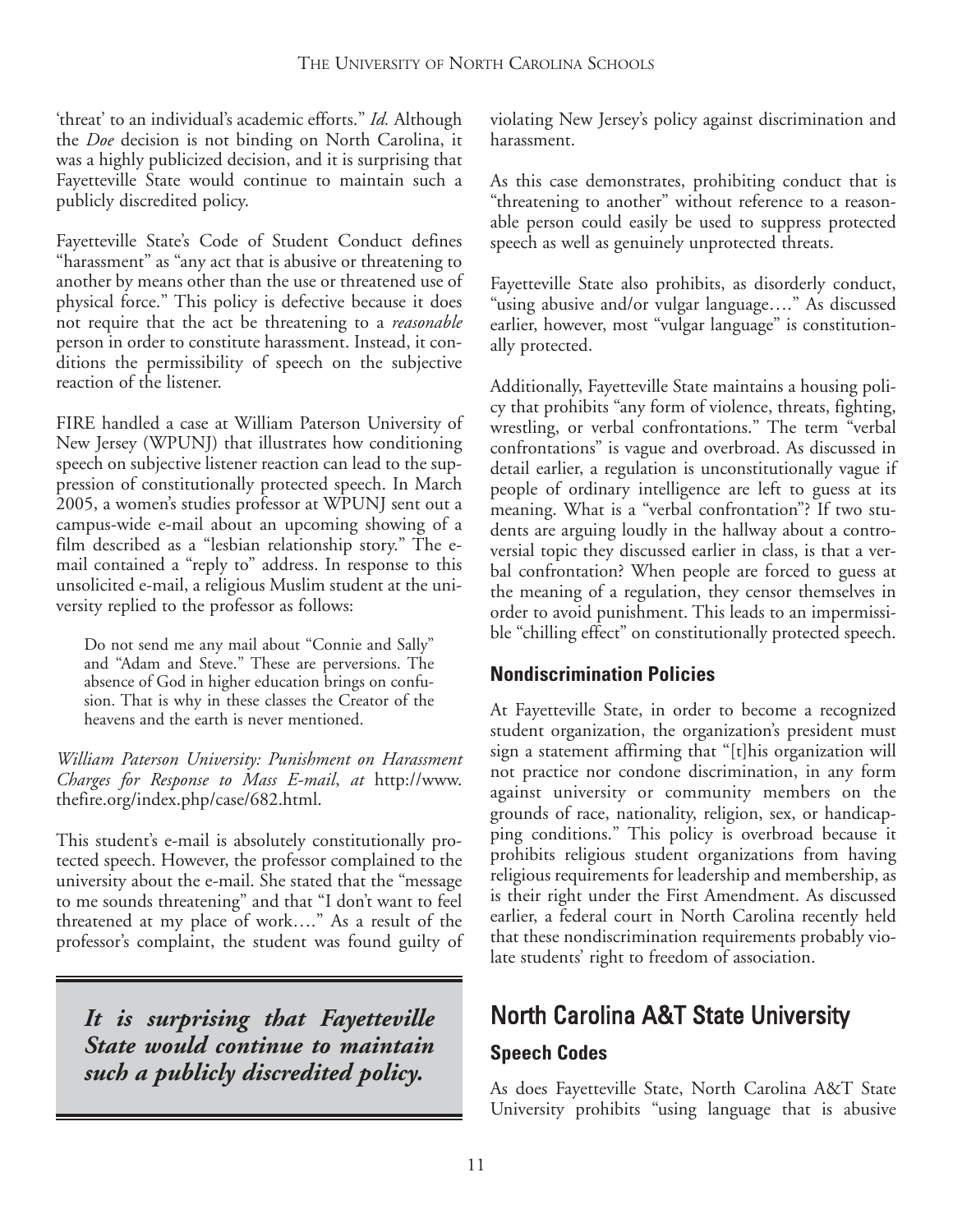and/or vulgar." It also prohibits "[a]ny vulgarity, obscenity, harassment or threats through E-mail." As discussed in detail above, a state actor such as North Carolina A&T State University cannot constitutionally prohibit vulgar language.

#### **Nondiscrimination Policies**

North Carolina A&T State's Student Handbook provides that "[r]egistered and approved student organizations do not discriminate on the basis of race, creed, color, religious affiliation, sex, national origin, age or handicap in any aspect of their functions and operations." This policy is overbroad because it prohibits religious student organizations from having religious requirements for leadership and membership, as is their right under the First Amendment. As discussed earlier, a federal court in North Carolina recently held that these nondiscrimination requirements probably violate students' right to freedom of association.

## North Carolina Central University

#### **Speech Codes**

North Carolina Central University's Guide to On-Campus Living provides that "[s]tatements of intolerance and/or harassment due to race, ethnicity, sex, religion, disability, or sexual preference may be subject to disciplinary action." This policy is unconstitutionally overbroad because it prohibits a great deal of constitutionally protected speech. In fact, a federal court in Pennsylvania recently struck down a university policy prohibiting "acts of intolerance" on overbreadth grounds, holding that it prohibited speech protected by

*Public institutions such as North Carolina School of the Arts and many others persist in attempting to ban "offensive" speech. It is unlikely, if not impossible, however, that a policy such as this could survive a constitutional challenge.*

the First Amendment. *Bair v. Shippensburg Univ.*, 280 F. Supp. 2d 357, 370 (M.D. Pa. 2003).

A prohibition on "statements of intolerance" is also unduly vague since the university does not define what constitutes a "statement of intolerance." Would a student's vocal opposition to proselytizing on campus be a "statement of intolerance" due to religion since some religions require their members to proselytize? This student's opinion is unquestionably protected speech. However, because it is difficult to know what is prohibited by this policy, students and faculty will likely censor protected speech themselves in order to avoid punishment.

North Carolina Central prohibits "public profanity," in direct violation of established Supreme Court precedent. In *Cohen v. California*, 403 U.S. 15 (1971), discussed in detail above, the Supreme Court held that the state could not lawfully make the "public display" of a "four-letter expletive" a punishable offense. *Cohen*, 403 U.S. at 26. North Carolina Central's "public profanity" policy directly contravenes this holding and is therefore unconstitutional.

North Carolina Central also prohibits employees and students from using the university computer network to "download offensive or derogatory material from the Internet." This is unconstitutionally overbroad. Although this policy clearly covers hardcore pornography, which the university can legitimately regulate, it also bans a great deal of constitutionally protected speech. As courts have held in cases too numerous to list, the state cannot ban communication simply because someone finds it offensive or derogatory. Rather, it must fall within one of the very narrow categories of speech that the Supreme Court has held are outside the protections of the First Amendment: obscenity (as legally defined), fighting words, or actual harassment.

## North Carolina School of the Arts

#### **Speech Codes**

North Carolina School of the Arts maintains a harassment policy that could be used to suppress protected speech. Although it defines harassment as "behavior based on another person's status that creates an intimidating, hostile, or offensive working or educational envi-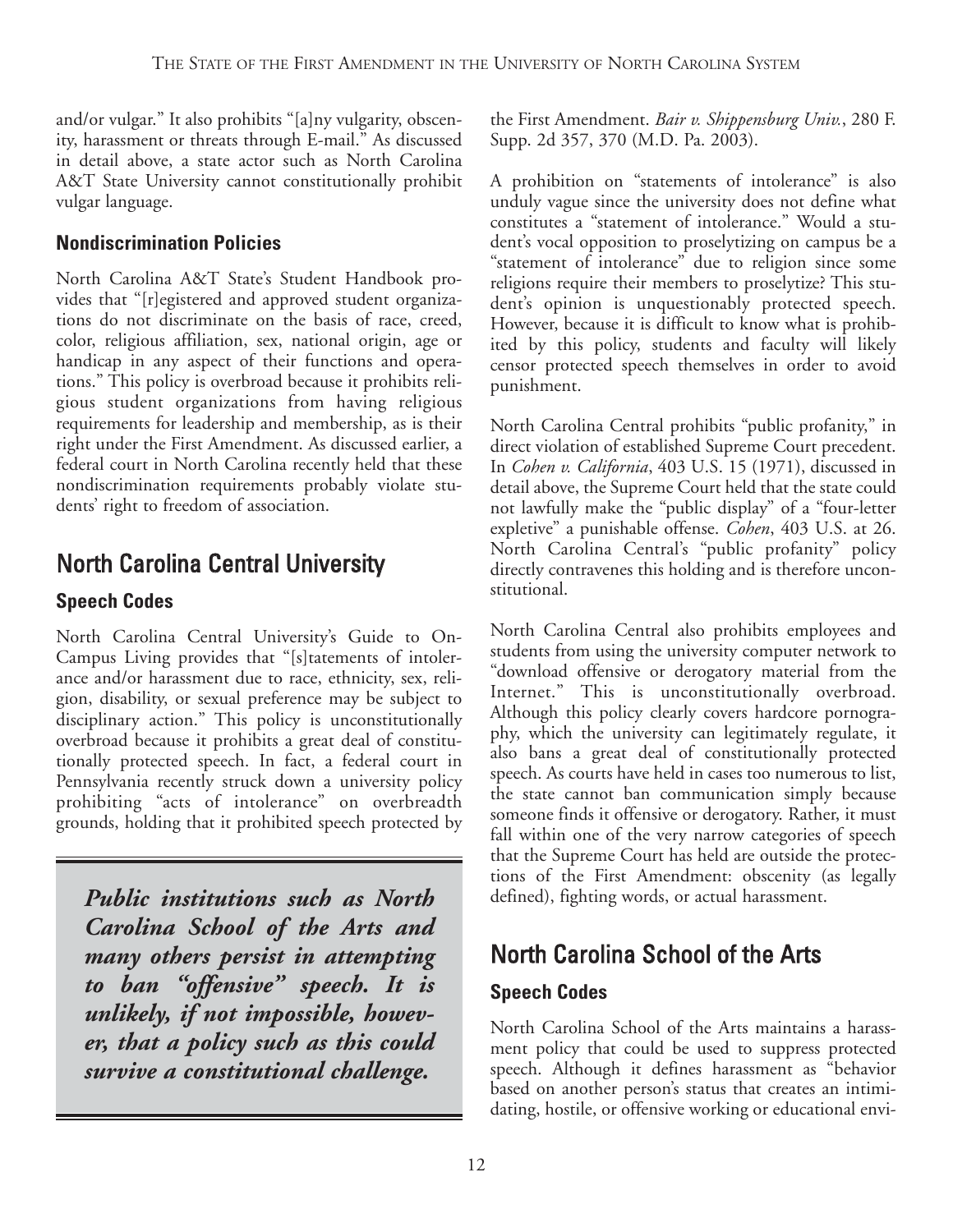ronment," it goes on to provide examples of harassment that could have a serious chilling effect on campus speech. It provides that "behaviors that may constitute discriminatory harassment include," among other things, "stereotyping the experiences, background, and skills of individual groups," making "inconsiderate or mean-spirited jokes," and, most disturbingly, "attributing objections to any of the above to 'hypersensitivity' of the targeted individual or group." This policy is probably saved from illegality by the fact that it says these behaviors "may" constitute harassment rather than that they *do* constitute harassment. Indeed, almost any behavior "may" constitute harassment if it is severe, persistent, and pervasive enough to effectively prevent an individual from obtaining an education.

These examples are misleading enough, however, that they are likely to have a chilling effect on students' constitutionally protected speech. For example, nearly all speech that "stereotypes the experiences" of others, and nearly all "mean-spirited jokes" are constitutionally protected. Most distressing is the suggestion that attributing objections to speech to "hypersensitivity" is prohibited. In fact, alleged harassment *must* be evaluated from the perspective of a reasonable person, and an argument that the alleged victim is not reasonable but rather has unreasonable sensitivities is an entirely legitimate defense to a claim of harassment.

North Carolina School of the Arts also prohibits "disorderly conduct including, but not limited to, verbally abusive or inappropriate behavior. For example: discrimination against another student by using offensive speech or behavior of a biased or prejudiced nature related to one's personal characteristics, including race, color, national origin, gender, religion, disability, age or sexual orientation.

The Supreme Court has held on numerous occasions that speech cannot be restricted simply because it offends people. In *Street v. New York*, 394 U.S. 576, 592 (1969), the Court held that "[i]t is firmly settled that under our Constitution the public expression of ideas may not be prohibited merely because the ideas are themselves offensive to some of their hearers." In *Papish v. Board of Curators of the University of Missouri,* 410 U.S. 667, 670, the Court held that "the mere dissemination of ideas no matter how offensive to good taste—on a state university campus may not be shut off in the name alone of

conventions of decency." Federal courts across the country have echoed this. *See Saxe v. State College Area School District*, 240 F.3d 200, 206 (3d Cir. 2001) (there is "no question that the free speech clause protects a wide variety of speech that listeners may consider deeply offensive…."); *Doe v. University of Michigan*, 721 F. Supp. 852, 863 (E.D. Mich. 1989) (the university could not "proscribe speech simply because it was found to be offensive, even gravely so, by large numbers of people").

The Department of Education's Office for Civil Rights, whose regulations govern harassment in the educational setting, has also made clear that merely offensive communications do not constitute unprotected harassment. *See First Amendment: Dear Colleague Letter*.

This policy is not saved by the fact that the prohibition is couched in terms of discrimination, since while actual discrimination can—indeed, must—be prohibited, "using offensive speech" is not a form of discrimination. Discrimination can occur in the form of actual (*i.e.* severe, persistent, pervasive) harassment or in the form of denial of equal opportunity. North Carolina School of the Arts cannot get around the First Amendment by redefining "discrimination" to include offensive speech. Nonetheless, public institutions such as North Carolina School of the Arts and many others persist in attempting to ban "offensive" speech. It is unlikely, if not impossible, however, that a policy such as this could survive a constitutional challenge.

## North Carolina State University

#### **Speech Codes**

North Carolina State's policies are, for the most part, consistent with federal anti-harassment law and thus the First Amendment. It maintains one policy, however, that could too easily be used to restrict protected speech. North Carolina State's racial harassment policy provides that "[r]acial bias or harassment is a form of race discrimination in violation of federal and state law and North Carolina State University policy, and it will not be tolerated." The university's definition of racial harassment is acceptable; it provides that racial and other harassment "consists of unwelcome conduct when: 1. such conduct has the effect of unreasonably interfering with an individual's work or academic performance, or 2. such conduct has the effect of creating an intimidating, hostile or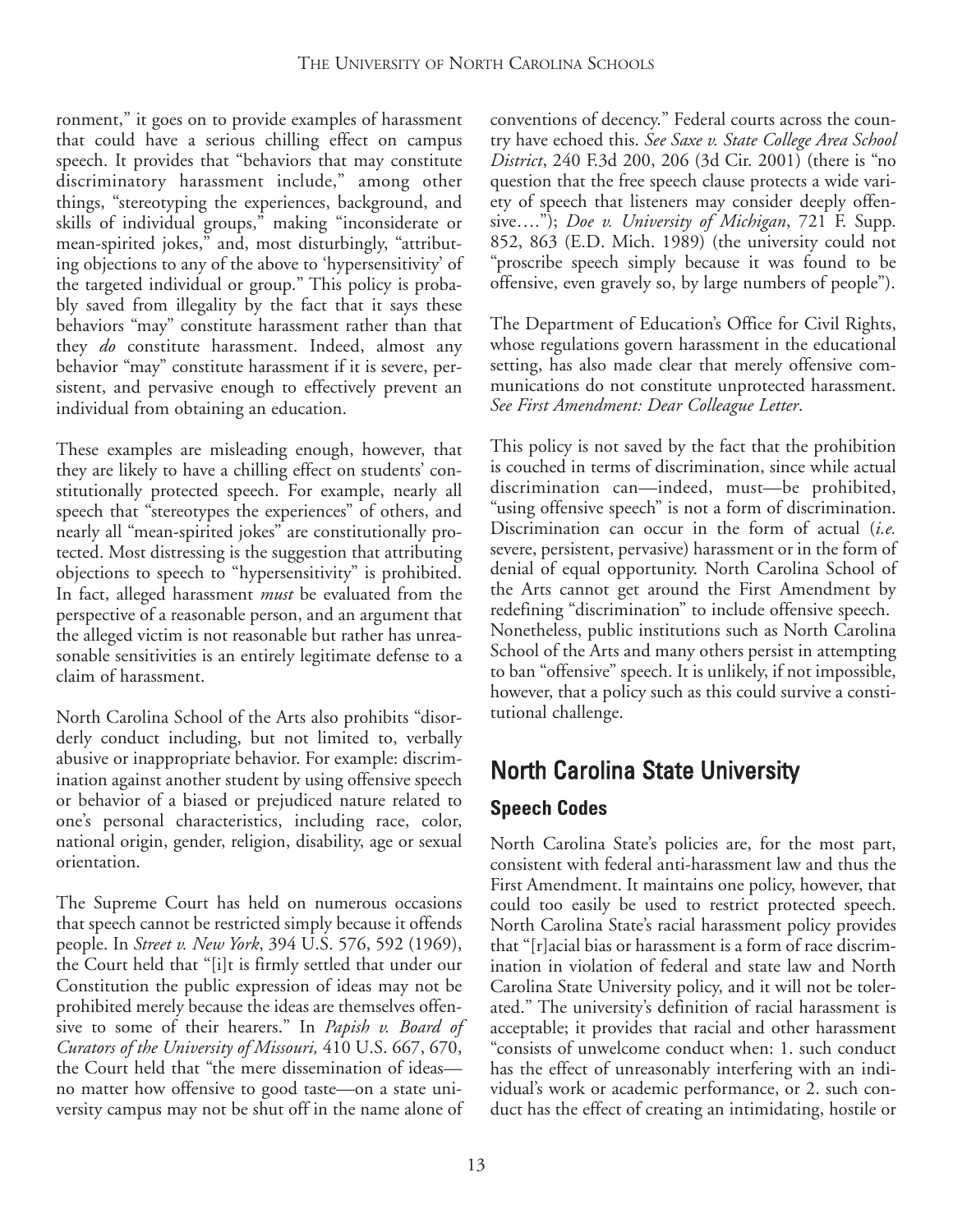offensive working or learning environment." On the other hand, the prohibition on "racial bias" could be used to suppress protected speech if the university applied it to expression as well as to discriminatory actions. Leaving this term undefined makes this policy too susceptible to abuse by overzealous administrators.

#### **Nondiscrimination Policies**

North Carolina State maintains a constitutionally appropriate policy that provides only that student organizations may "[n]ot practice illegal discrimination." This policy, which tells students only that they may not violate applicable law, is unobjectionable.

## UNC Asheville

#### **Speech Codes**

UNC Asheville defines harassment as, among other things, "taunting, challenging or provoking any student or university official…." This is wholly unconstitutional, bearing little or no relationship to federal anti-harassment law. It prohibits certain types of speech outright, without reference to whether that speech is objectively or even subjectively—offensive, and without reference to whether that speech is severe and persistent enough to create the necessary hostile environment.

UNC Asheville also violates its students' right to freedom of conscience by forcing them to "commit to a code of Civilized behavior" in the form of a Student Creed that provides, among other things, that "in joining this learning community," "I will respect the dignity of all persons…I will not condone bigotry…I will strive for the openness to learn from differences in people…." The final sentence of this Student Creed indicates that it is more than merely aspirational: "If you feel that you have experienced actions on campus which are not in accordance with the Student Creed, please contact the Academic and Student Affairs Office."

The U.S. Supreme Court has stated that "[i]f there is any fixed star in our constitutional constellation, it is that no official, high or petty, can prescribe what shall be orthodox in politics, nationalism, religion, or other matters of opinion or force citizens to confess by word or act their faith therein." *West Virginia State Board of Education v. Barnette*, 319 U.S. 624, 642 (1943). In its Student

Creed, UNC Asheville is actually forcing students to profess their belief in an officially approved ideology. This is a brazen intrusion into students' freedom of conscience.

#### **Nondiscrimination Policies**

UNC Asheville also maintains a nondiscrimination requirement for student organizations, which provides that "[f]ull membership and participation must be available to all UNCA Students without regard to race, religion, national origin, disability, age, veteran status, sexual orientation, or gender." This policy is overbroad because it prohibits religious student organizations from having religious requirements for leadership and membership, as is their right under the First Amendment. As discussed earlier, a federal court in North Carolina recently held that these nondiscrimination requirements probably violate students' right to freedom of association.

## UNC Chapel Hill

#### **Speech Codes**

At first blush, UNC Chapel Hill appears to maintain a permissible sexual harassment policy, which provides that sexual conduct constitutes sexual harassment when "such conduct has the purpose or effect of unreasonably interfering with an individual's work or academic performance or creating an intimidating, hostile, or offensive environment."

Yet, UNC Chapel Hill goes on to provide "examples of sexual harassment" that include, among other things, "sexually explicit statements or questions"; "sexually explicit jokes or anecdotes"; "remarks about sexual activ-

*In its Student Creed, UNC Asheville is actually forcing students to profess their belief in an officially approved ideology. This is a brazen intrusion into students' freedom of conscience.*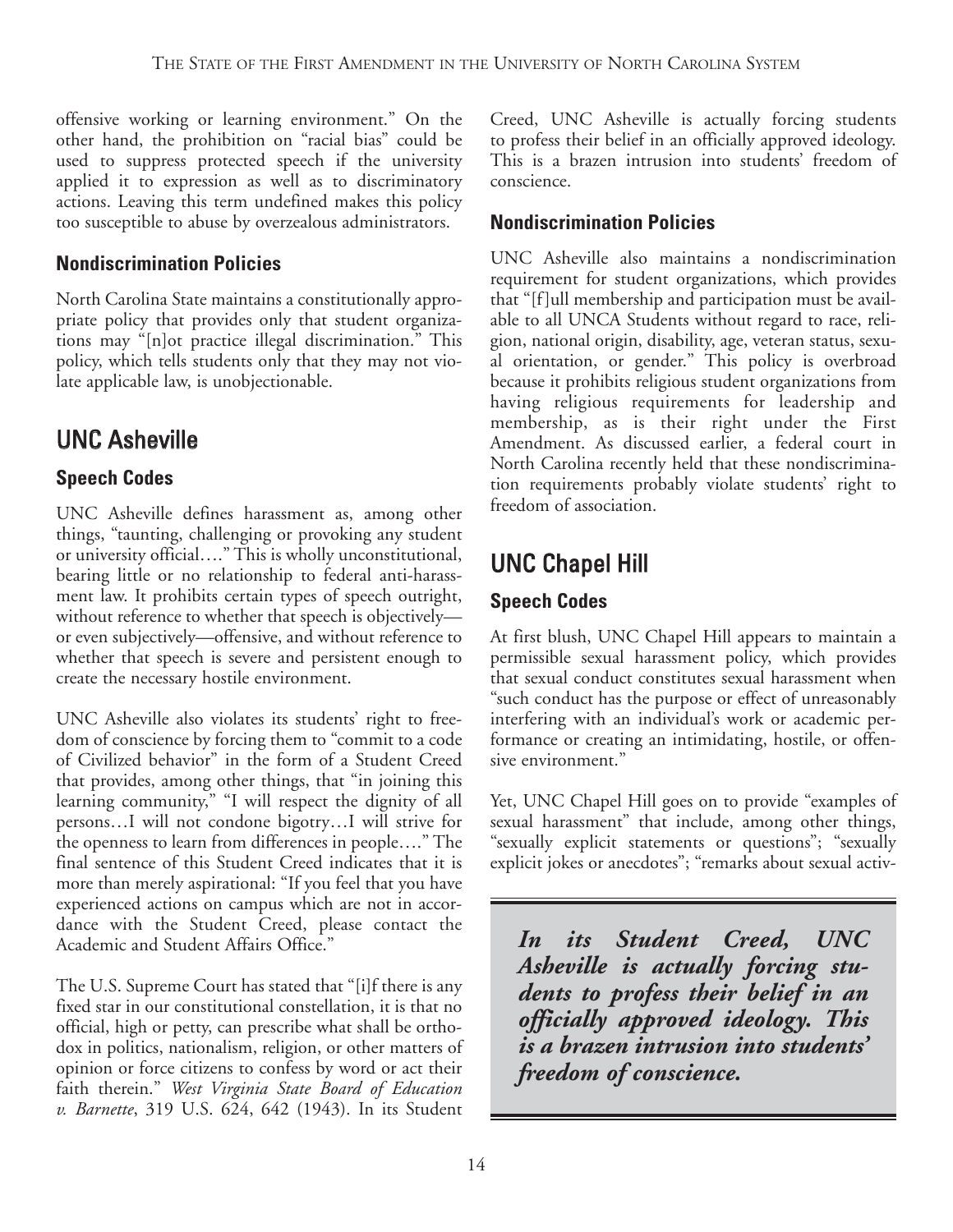ity"; and "sexually explicit emails, away messages, voice mails." This policy is unconstitutionally overbroad. By stating that these examples are sexual harassment, UNC Chapel Hill explicitly bans constitutionally protected speech, since the state cannot ban sexually explicit expression unless it meets the legal definition of obscenity or harassment. While these examples could constitute harassment if they were part of a course of conduct so severe, persistent and pervasive that it prevented someone from obtaining an education, they *are not*, standing alone, "examples of sexual harassment."

UNC Chapel Hill's network acceptable use policy provides that "users shall not harass or stalk others, post, transmit, or originate any unlawful, threatening, abusive, fraudulent, hateful, defamatory, obscene, or pornographic communication" over UNC computers. This is a textbook example of overbreadth. The policy legitimately regulates a number of types of communication, including harassment, fraud and other illegal activities, defamation, and obscenity. But mixed in with these legitimate regulations are unconstitutional prohibitions on "abusive" and "hateful" communications.

"Abusive" or "hateful" communications cannot be regulated unless they rise to the level of physical threats, fighting words, or actual harassment. These provisions are plainly unconstitutional.

#### **Nondiscrimination Policies**

UNC Chapel Hill has twice engaged in religious discrimination against student organizations, with the most recent instance resulting in a federal judge's issuing a preliminary injunction against the university.

In December 2002, UNC Chapel Hill attempted to force the InterVarsity Christian Fellowship, a campus student group, to remove a provision of its constitution that required that the officers of that Christian group be Christian. After FIRE publicized UNC Chapel Hill's unconstitutional and illiberal actions, the university quickly relented.

In the fall of 2003, UNC Chapel Hill derecognized a Christian fraternity that refused to sign the university's nondiscrimination statement for student organizations. The fraternity filed suit in federal district court in North Carolina, and in March 2005, the judge preliminarily enjoined UNC Chapel Hill from enforcing its student

organization nondiscrimination clause. Although UNC Chapel Hill has not admitted any wrongdoing in its derecognition of the fraternity, it has changed its nondiscrimination policy since the case began.

As of August 2004, the student organization nondiscrimination policy provided that:

In keeping with applicable law and University policy, membership and participation in your organization must be open without regard to age, race, color, national origin, religion, disability, veteran status, or sexual orientation. Membership and participation in your organization must also be open without regard to gender, unless exempt under Title IX.

Since that time, UNC Chapel Hill has added the following text to its policy:

Student organizations that select their members on the basis of commitment to a set of beliefs (e.g., religious or political beliefs) may limit membership and participation in the organization to students who, upon individual inquiry, affirm that they support the organization's goals and agree with its beliefs, so long as no student is excluded from membership or participation on the basis of his or her age, race, color, national origin, disability, religious status or historic religious affiliation, veteran status, sexual orientation, or, unless exempt under Title IX, gender.

## UNC Charlotte

#### **Speech Codes**

UNC Charlotte's Racial Harassment Policy prohibits "any verbal or physical behavior…that stigmatizes or victimizes an individual on the basis of race, ethnicity, or ancestry, and that involves an express or implied threat to or interference with any facet of an individual's University life or creates an intimidating, hostile or demeaning environment for that individual in the University community." This policy is unconstitutionally vague, leaving individuals to guess at what it prohibits and leading to a chilling effect on protected speech. As discussed earlier (see entry for Fayetteville State), this policy has already been held unconstitutional by a federal court in Michigan, and is unlikely to survive a constitutional challenge in North Carolina.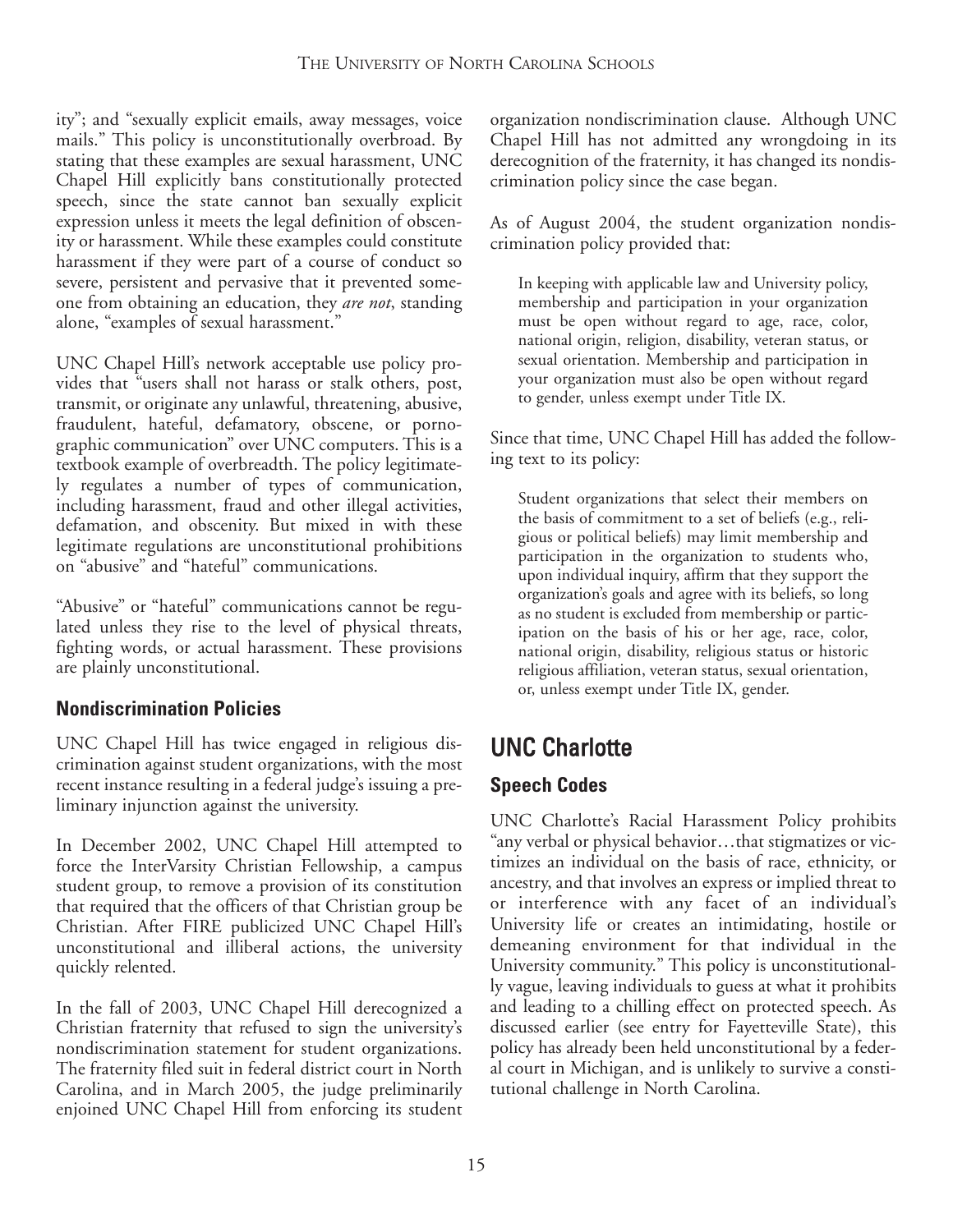UNC Charlotte maintains a "sexual harassment prevention brochure" that provides examples of "verbal offensive behavior." These include "sexual innuendos and comments" and "jokes about sex or gender in general." This interpretive guide to UNC Charlotte's otherwise appropriate sexual harassment policy renders the policy unconstitutional, as it prohibits protected speech such as sexual innuendos, sexual comments, and jokes about sex or gender. Again, while these types of communication could theoretically be part of a course of conduct that constitutes harassment, the state cannot ban these types of communications outright in an effort to avoid harassment.

#### **Nondiscrimination Policies**

At UNC Charlotte, each registered student organization is required to include a clause in its constitution providing that it will not "discriminate in its membership policies or otherwise, against any person on the basis of race, gender, national origin, ethnicity, religion, sexual orientation, or disability…." This policy is overbroad because it prohibits religious student organizations from having religious requirements for leadership and membership, as is their right under the First Amendment. As discussed earlier, a federal court in North Carolina recently held that these nondiscrimination requirements probably violate students' right to freedom of association.

## UNC Greensboro

#### **Speech Codes**

UNC Greensboro's Policy on Discriminatory Conduct provides that "UNCG will not tolerate any harassment of, discrimination against, or *disrespect for persons*." (Emphasis added.) This is overbroad. The university can legitimately prohibit harassment (consistent with the First Amendment, as defined by federal law) and discrimination. The university cannot, however, prohibit "disrespect"—as members of a free society, students at UNC Greensboro are free to express their respect or disrespect for other members of the community so long as they do so in a way that does not fall within the very narrow areas of speech not protected by the First Amendment (physical threats, harassment, fighting words). The university can advocate for respect and encourage all members of the community to treat one another with respect. It cannot, however, prohibit constitutionally protected speech in the name of this otherwise worthy goal.

#### **Nondiscrimination Policies**

At UNC Greensboro, all registered student organizations must include an "Anti-Discrimination statement" in their constitutions: "The Anti-Discrimination statement must include that student organizations may not discriminate on the basis of race, color, creed, religion, gender, age, national origin, disability, military, veteran status, *political affiliation* or sexual orientation." (Emphasis added.) In other words, to receive recognition, the College Democrats must open the membership of their group to staunch Republicans. That is both unconstitutional and absurd.

## UNC Pembroke

#### **Speech Codes**

UNC Pembroke prohibits "discriminating against another student by using offensive speech or behavior of a biased or prejudiced nature related to one's personal characteristics, such as race, color, national origin, sex, religion, handicap, age, or sexual orientation." As discussed earlier (see entry for North Carolina School of the Arts), this is unconstitutionally overbroad.

UNC Pembroke also prohibits "[u]sing obscene, vulgar, loud, or disruptive language or conduct directed toward and offensive to a member or visitor of the University community." As discussed above (see entry for East Carolina University), this infringes on constitutionally protected speech.

#### **Nondiscrimination Policies**

UNC Pembroke maintains a policy that prohibits student groups from engaging in

[d]iscrimination on the basis of race, ethnicity, national origin, religion, creed, age, disability, or honorable service in the armed services of the United States that impairs or may impair an individual's…participation in University-sponsored extracurricular activities….

This policy is overbroad because it prohibits religious student organizations from having religious require-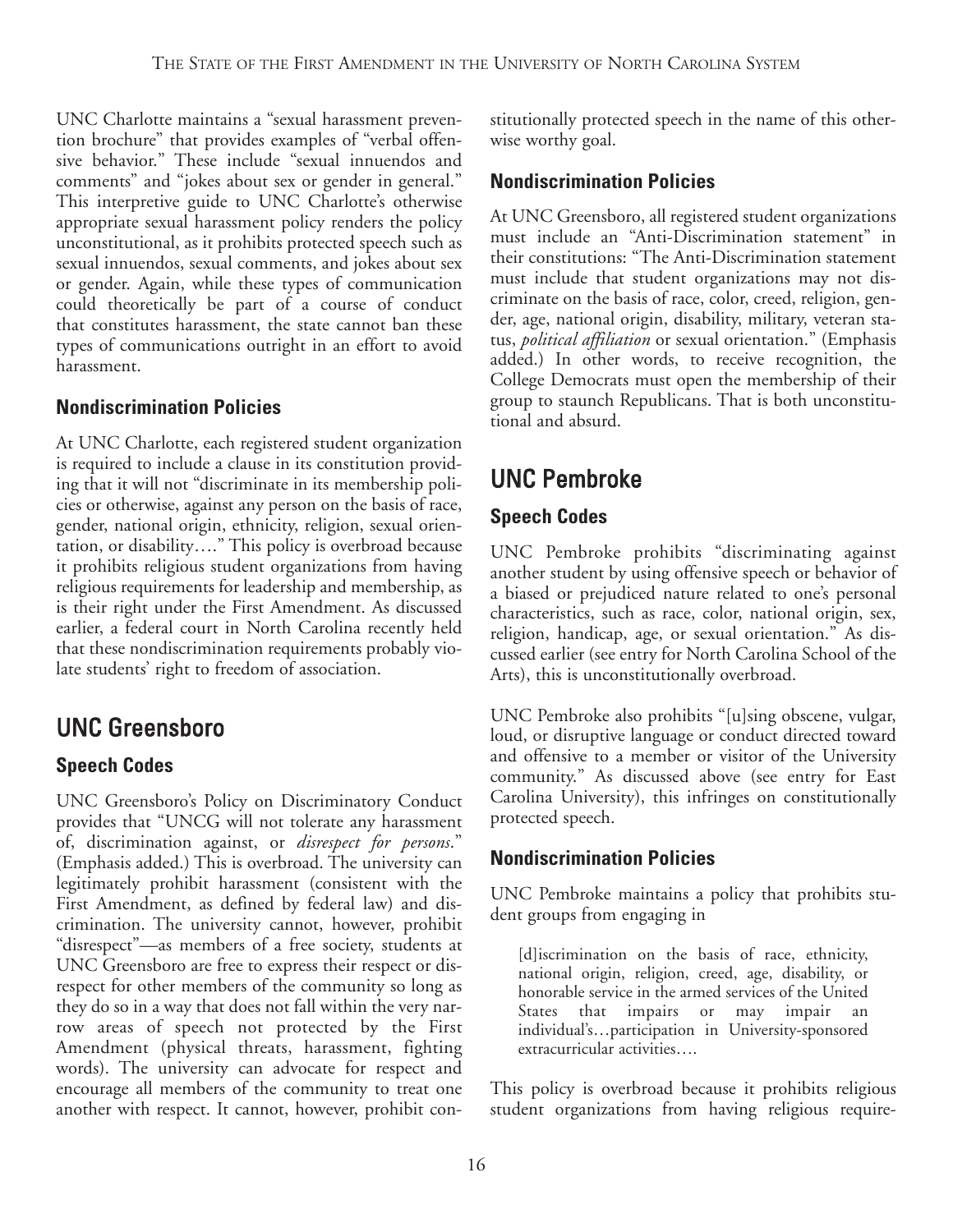*Unprotected harassment is more than simply embarrassing or humiliating conduct.*

ments for leadership and membership, as is their right under the First Amendment. As discussed earlier, a federal court in North Carolina recently held that these nondiscrimination requirements probably violate students' right to freedom of association.

## UNC Wilmington

#### **Speech Codes**

Until very recently, UNC Wilmington—like several other schools in the UNC System—unlawfully prohibited "[d]iscriminat[ing] against another student by using offensive speech or behavior of a biased or prejudiced nature related to one's personal characteristics." The university recently revised this policy to instead prohibit only "behavior of a biased or prejudiced nature related to one's personal characteristics, such as race, color national origin, sex, religion, handicap, age or sexual orientation." This policy is still dangerously ambiguous, as it is unclear whether "behavior" includes expressive activity. But it is certainly an improvement over the explicit prohibition on "offensive speech."

UNC Wilmington also maintains an overbroad definition of sexual harassment in its code of student conduct, which prohibits "displaying offensive visual materials which interfere or are intended to interfere with another person's work or study."

#### **Nondiscrimination Policies**

To become a registered student organization at UNC Wilmington, an organization must include the following "non-exclusionary membership clause" verbatim in its constitution: "This organization does not discriminate against any student, faculty, or staff based on race, color, national origin, religion, sex, age, handicap, or sexual orientation." This policy is overbroad because it prohibits religious student organizations from having religious requirements for leadership and membership, as is

their right under the First Amendment. As discussed earlier, a federal court in North Carolina recently held that these nondiscrimination requirements probably violate students' right to freedom of association.

## Western Carolina University

#### **Speech Codes**

Western Carolina University maintains a policy on "Discriminatory Personal Conduct" that provides as follows:

It is the policy of Western Carolina University that speech or action by a university employee, occurring in the scope and course of university business, that gives offense by its clear expression of bias or prejudice toward an individual because of that person's or group's race, age, color, creed, national origin, religion, sex, disability, or political affiliation is subject to review on a case-by-case basis and may subject the offender to appropriate discipline if warranted by the entire record and totality of the circumstances.

This policy likely has a powerful chilling effect on faculty speech at Western Carolina. Although the policy states that in considering whether discipline is warranted, the severity and pervasiveness of the alleged harassment will be considered, the policy threatens "review" of *any* conduct that gives offense, without reference to whether the conduct was objectively offensive or whether it created a hostile and abusive working environment (since, as discussed earlier, mere "offense" cannot constitute harassment).

Western Carolina's sexual harassment policy prohibits "a pattern of conduct which embarrasses and/or humiliates and which includes one or more of the following: (i) comments of a sexual nature; or (ii) sexually explicit statements, questions, jokes, or anecdotes." Although this policy does properly require a "pattern of conduct," unprotected harassment is more than simply embarrassing or humiliating conduct. Rather, the conduct must be severe and pervasive enough to create an environment that a reasonable person would find hostile and abusive.

#### **Nondiscrimination Policies**

Western Carolina maintains a nondiscrimination requirement for student organizations that provides that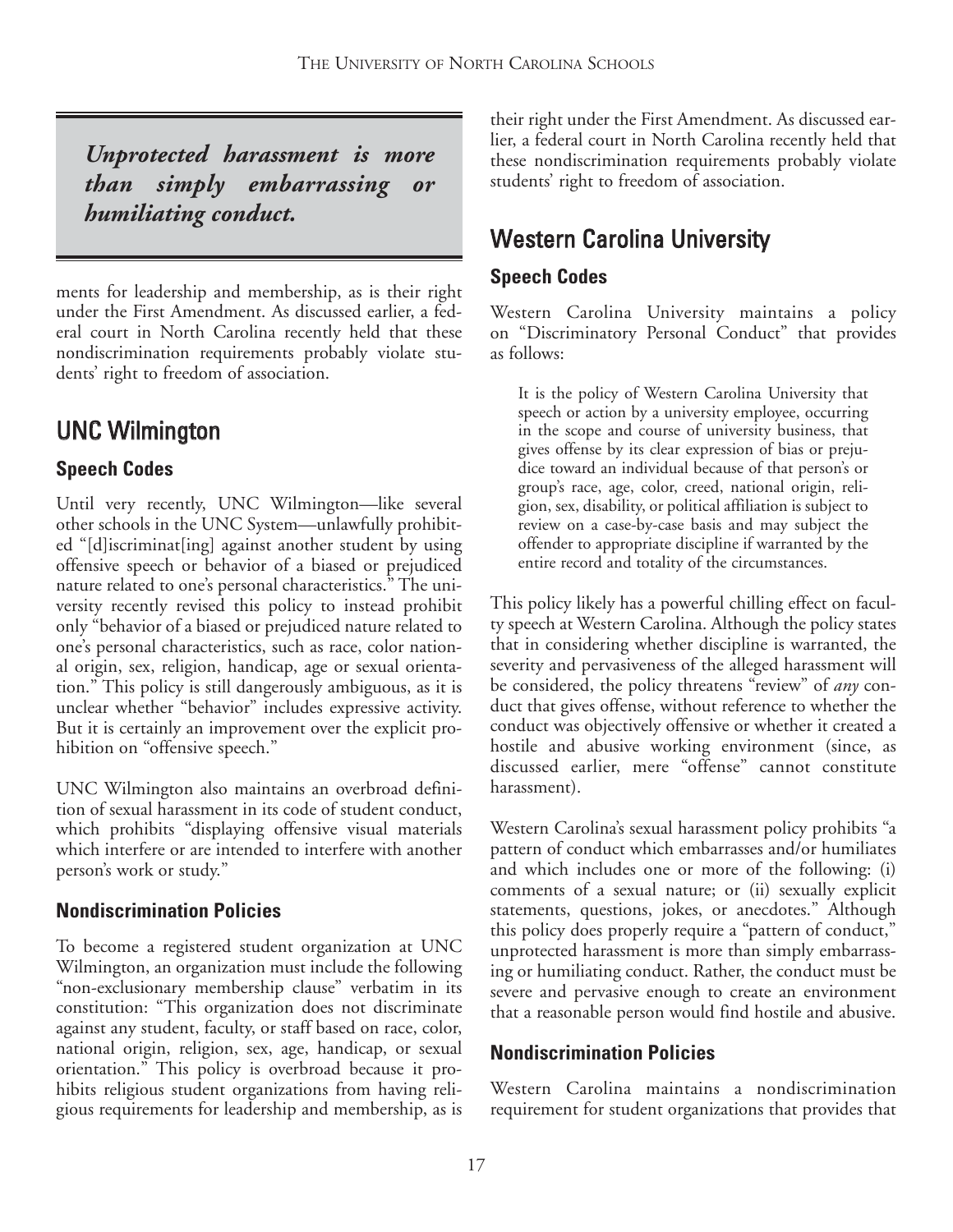"[c]ampus organizations shall be open to all students without respect to race, color, national origin, religion, sex, age, handicap, or sexual orientation." This policy is overbroad because it prohibits religious student organizations from having religious requirements for leadership and membership, as is their right under the First Amendment. As discussed earlier, a federal court in North Carolina recently held that these nondiscrimination requirements probably violate students' right to freedom of association.

## Winston Salem State University

#### **Speech Codes**

Winston Salem State University maintains several unconstitutional speech codes. Its racial harassment policy provides that "racial harassment is any behavior that would verbally or physically threaten, torment, badger, heckle, or persecute an individual because of his or her race." This policy is a textbook example of overbreadth: in addition to prohibiting unprotected conduct (physical torment), it also prohibits constitutionally protected speech. Again, the Supreme Court has held that for student-on-student conduct to constitute unprotected harassment, that conduct must be "so severe, pervasive, and objectively offensive that it can be said to deprive the victims of access to the educational opportunities or benefits provided by the school." *Davis v. Monroe County Bd. of Educ.*, 526 U.S. 629, 650 (1999).

By contrast, Winston Salem State's racial harassment policy has no requirement of severity or pervasiveness; it does not even require that the conduct be repeated. Nor does it require that the conduct be "objectively offensive"; if an individual feels "badgered" or "persecuted" by the speech, that is enough to establish harassment.

Winston Salem State also maintains an e-mail policy providing that "[t]he use of profanity or offensive language is prohibited." As discussed earlier, this is entirely unconstitutional.

#### **Nondiscrimination Policies**

At Winston Salem State, "to be recognized on campus a student organization must [s]ubmit a statement signed by the organization president and faculty advisor that specifies that membership will be on the basis of individ-

ual merit, free from discrimination because of race, creed, national origin, or handicap." This policy is overbroad because it prohibits religious student organizations from having religious requirements for leadership and membership, as is their right under the First Amendment. As discussed earlier, a federal court in North Carolina recently held that these nondiscrimination requirements probably violate students' right to freedom of association.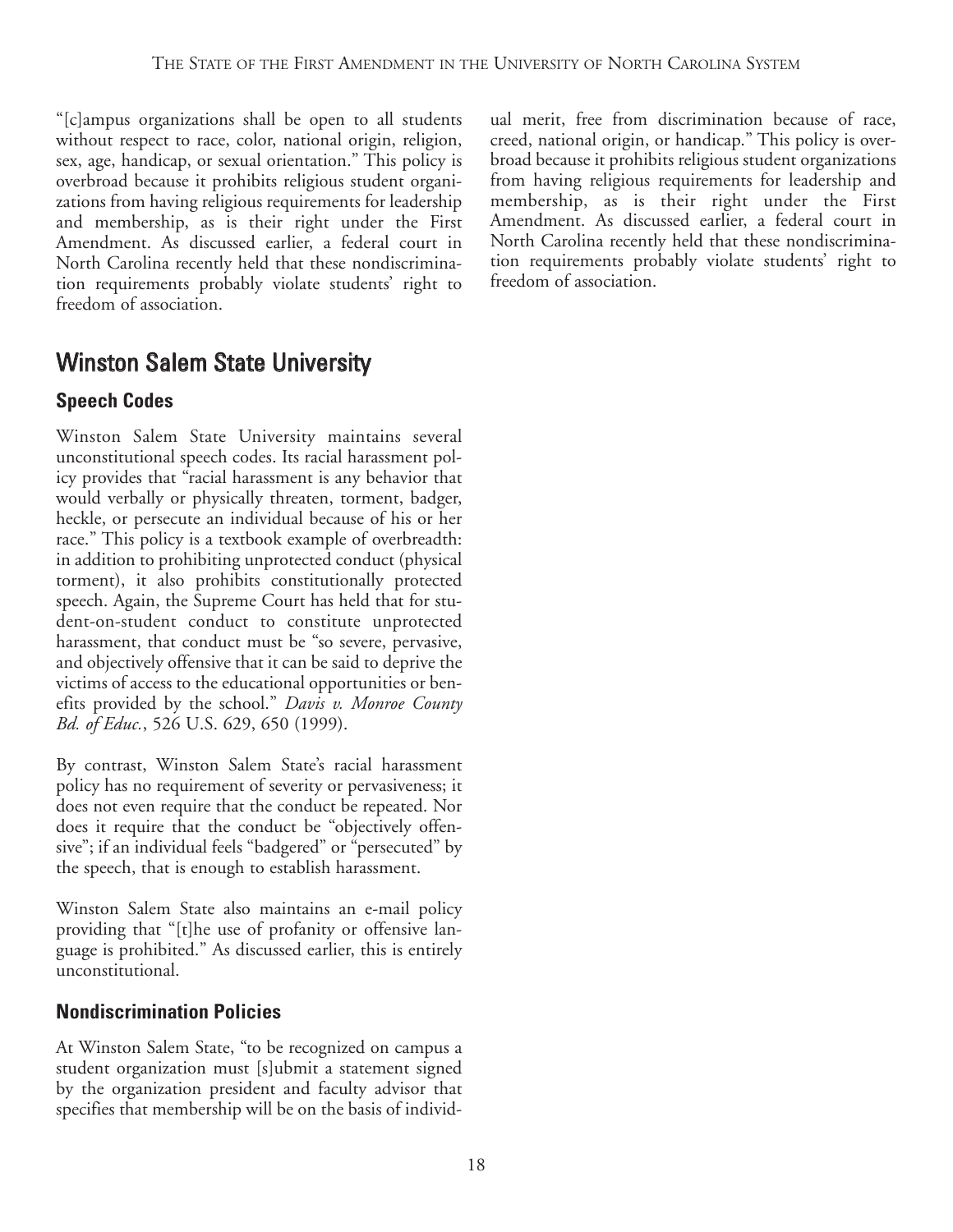## **Policy Recommendations**

There are two potential avenues through which to address these abuses in the University of North Carolina System: through the judicial system or through the legislature.

### **Judicial**

One way to address the unconstitutional policies in force in the University of North Carolina System is by mounting legal challenges to one or more of the policies. As discussed in detail in this Report, speech codes similar to those in North Carolina have been struck down in federal courts across the country, including in Michigan, Pennsylvania, Texas, and Wisconsin. Moreover, several public institutions in North Carolina maintain policies *nearly identical* to those struck down by other courts, and so they are particularly ripe for legal challenge.

Based on existing legal precedent, we believe that speech codes at the following institutions are particularly vulnerable: Appalachian State University, East Carolina University, North Carolina Central University, North Carolina School of the Arts, UNC Asheville, UNC Charlotte, UNC Greensboro, UNC Pembroke, UNC

Wilmington, and Winston Salem State University. In FIRE's experience,<sup>1</sup> this type of litigation has an extremely high success rate, and litigation in the North Carolina system has the potential to set precedent for the whole region.

### **Legislative**

Another potential avenue for addressing these unconstitutional policies is through North Carolina's legislature. The Pennsylvania House of Representatives recently created a committee on student academic freedom, before which then–FIRE President David French recently testified. In response to a legislator's question about how the legislature might address the numerous unconstitutional speech codes in Pennsylvania state schools, French suggested that one possibility was to craft a uniform antiharassment policy, based on the state's constitutional

1 *FIRE has an ongoing Speech Codes Litigation Project, in which cooperating attorneys from FIRE's Legal Network challenge unconstitutional speech codes at institutions across the country. To date, four institutions have been successfully sued as part of the Project, and there have been no unsuccessful lawsuits.*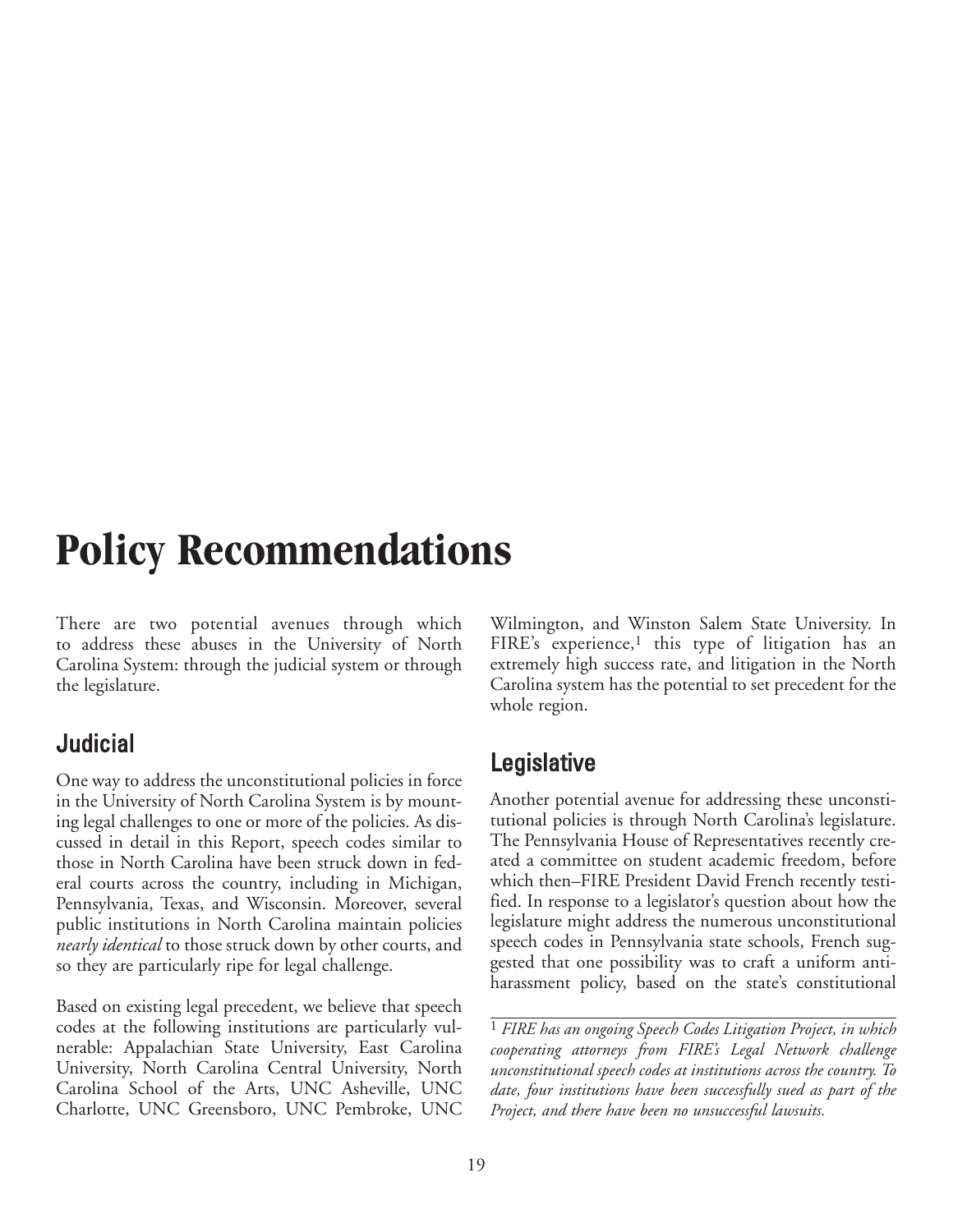*Speech codes similar to those in North Carolina have been struck down in federal courts across the country, including in Michigan, Pennsylvania, Texas, and Wisconsin.*

workplace harassment policy, which would replace the existing unconstitutional policies and would constitute the only such policy at each and every institution in the Pennsylvania system.

Perhaps if the abuses in the University of North Carolina System were brought to the attention of North Carolina's legislators, the legislature would be willing to consider a similar measure.